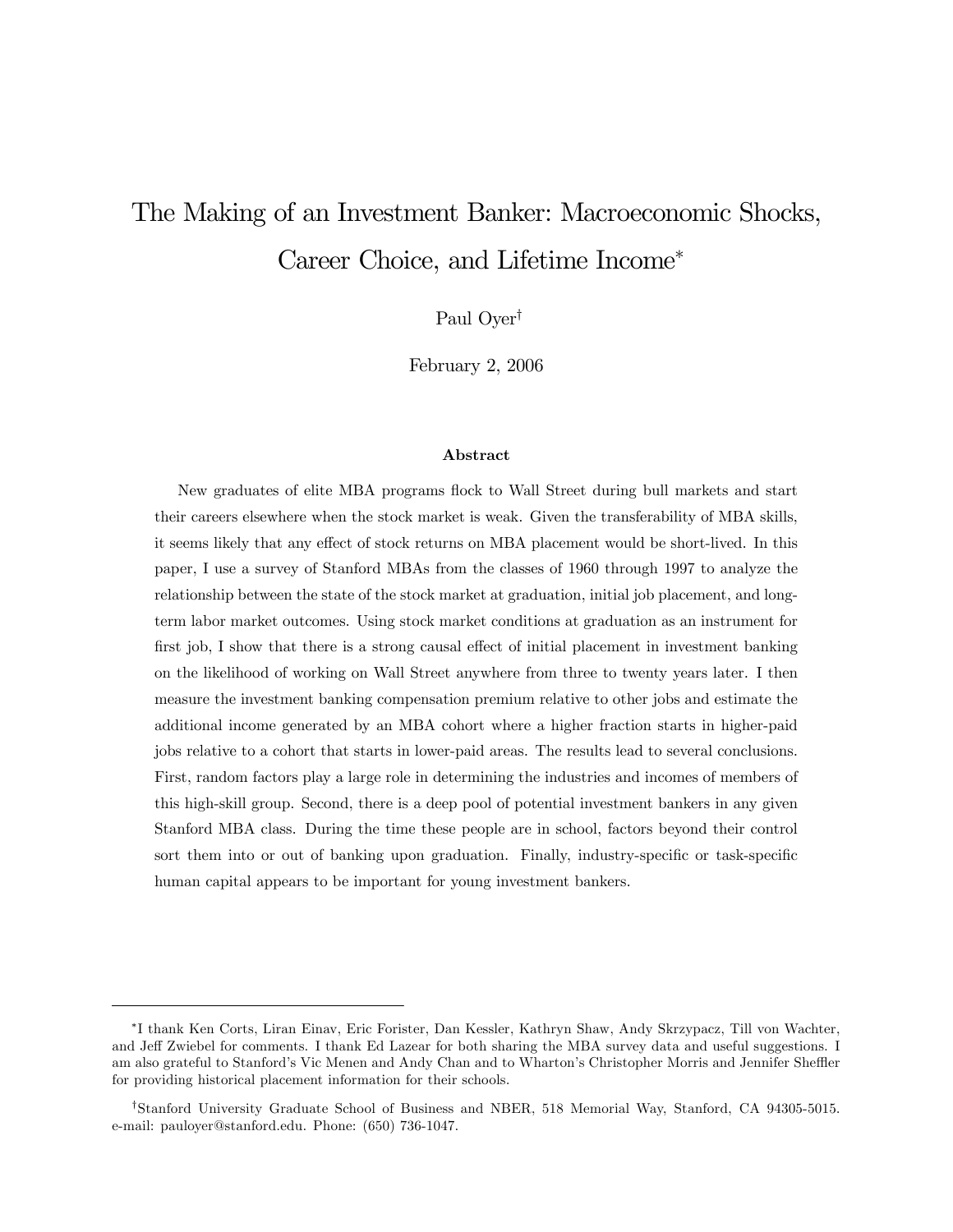"Back in January 1987... Wall Street was booming... When the job offers rolled in, students played one house against another. They were the supply, and the demand was strong... After the crash, the receptions that had once played to packed houses were drawing a few dozen students. Out went the tenderloin on toast and the shrimp; in came the dips and the hot dogs on toothpicks. The school placement office sent out a memo suggesting career 'flexibility' for finance majors like me; we should look into opportunities in manufacturing and consulting." — Brown (1988)

## 1 Introduction

New MBAs take jobs on Wall Street in large numbers during bull markets. When stock market conditions are less favorable, a combination of supply and demand factors make new MBAs less likely to start their careers in the financial sector. Given the transferability of MBA skills and the new MBAs' reputation for job hopping, one might expect people to move in and out of finance jobs such that the long-term labor market outcomes of MBA classes would be similar. In this paper, I analyze the degree to which MBAs' first jobs are driven by the stock market and whether the effects of initial conditions do, in fact, fade quickly with labor market experience.

I use data from a 1996-1998 survey of several thousand Stanford MBAs. The Stanford Graduate School of Business (GSB) alumni provided details on jobs between graduation and the survey, as well as jobs before studying at Stanford. I first show that stock returns while GSB students are in school have a large effect on the fraction of any graduating cohort that starts their careers in investment banking (which, throughout the paper, I define as working for an investment bank, in investment management, or for a venture capital firm.) This effect is substantial for the class as a whole and for those who did not work in investment banking before getting an MBA. But the effect is particularly large for those who worked in investment banking before getting an MBA.

I then show that this effect of conditions at the time of graduation is very persistent. Specifically, I instrument for taking a job in investment banking after graduation with stock returns while the person was attending Stanford. Then I estimate the causal effect of starting in investment banking on working in that industry at any given point later in the person's career. I find that starting in investment banking increases the probability of working there at any given point three to twenty years after graduation by 60-85%. Though it is difficult to be sure that the additional investment bankers created by bull markets would not otherwise have taken jobs similar to those taken by other GSB graduates, I show suggestive evidence that bull markets cause GSB graduates to be less likely to become entrepreneurs or consultants. I also show evidence that the additional investment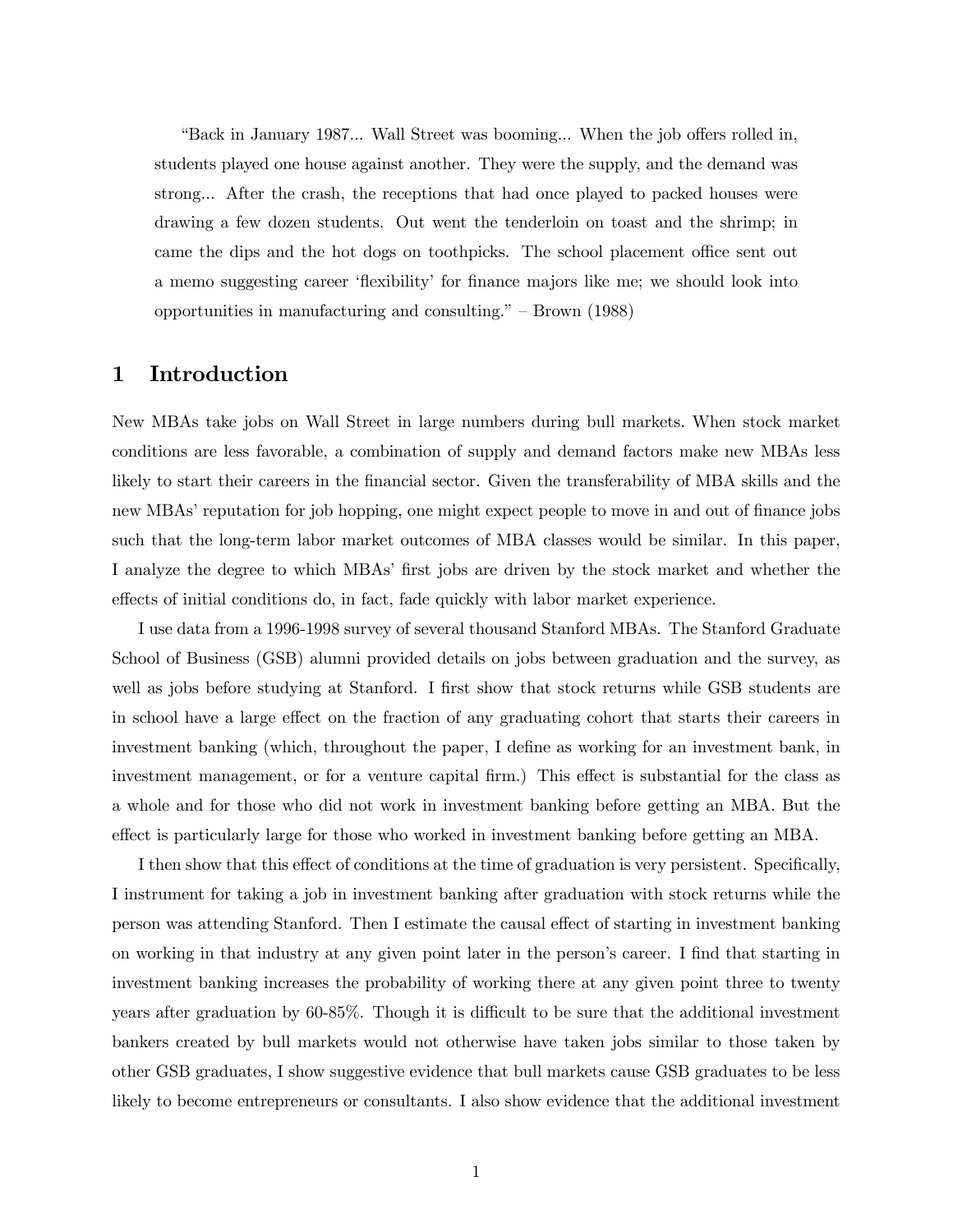bankers created by bull markets are no less interested in finance and no less likely to stay on Wall Street than other investment bankers. Rather than attracting people with marginal skill or interest to Wall Street, bull markets push people towards a career they are as well suited to as those who need less encouragement to work there. That is, bull markets create long-term investment bankers.

These findings are consistent with a model where there is a large pool of MBAs in any given Stanford class that would make good investment bankers and they are drawn into that field when conditions are favorable. However, they only take the position due to the compensating differential and would be nearly as happy taking a position in another industry. The results also suggest that MBAs develop finance-specific human capital while in school and in their initial years on Wall Street, which explains the persistence of initial sector choice. The empirical results are not consistent with a model where there is significant heterogeneity in MBAs' propensities to be investment bankers and banks have to dig much deeper into this pool when bull markets increase their demand for MBAs.

The final empirical step shows that these effects on career choice have large effects on lifetime labor income. I estimate the effect of macroeconomic cohort effects on the labor market income of various GSB individuals and classes. Though the ability to estimate income differences precisely is limited by the survey design, it is clear that investment bankers earn a substantial premium relative to other GSB alumni. The premium varies from about 60% for a new MBA on Wall Street relative to one in management consulting to over 300% for an investment banker fifteen years after leaving Stanford relative to an average alumnus with the same amount of experience in any other industry. Depending on assumptions about discount rates, length of career, and what other jobs people would take if they had not gone to Wall Street, I estimate that a new MBA that goes to Wall Street can expect between \$2 million and \$6 million in discounted additional lifetime income (using \$1996) relative to what he would earn if he took a job elsewhere. This premium can be interpreted in various ways, but may simply reflect the disutility associated with working in investment banking relative to other fields.

An example of the "experiment" in this paper may help motivate the exercise. Members of the Stanford MBA classes of 1988 and 1989, all of whom were in school during the stock market crash of the Fall of 1987, were unlikely to take jobs on Wall Street relative to other classes. During the long bull market that started a few years later, new MBAs returned to Wall Street in large numbers. But few members of the classes of 1988 and 1989 moved into investment banking. Also, though unusually large numbers of Stanford MBAs from mid-1980's classes went to Wall Street, there is no evidence that these graduates were less interested in (or committed to) Wall Street careers than those smaller groups that went to Wall Street during the bear market. This suggests that many members of the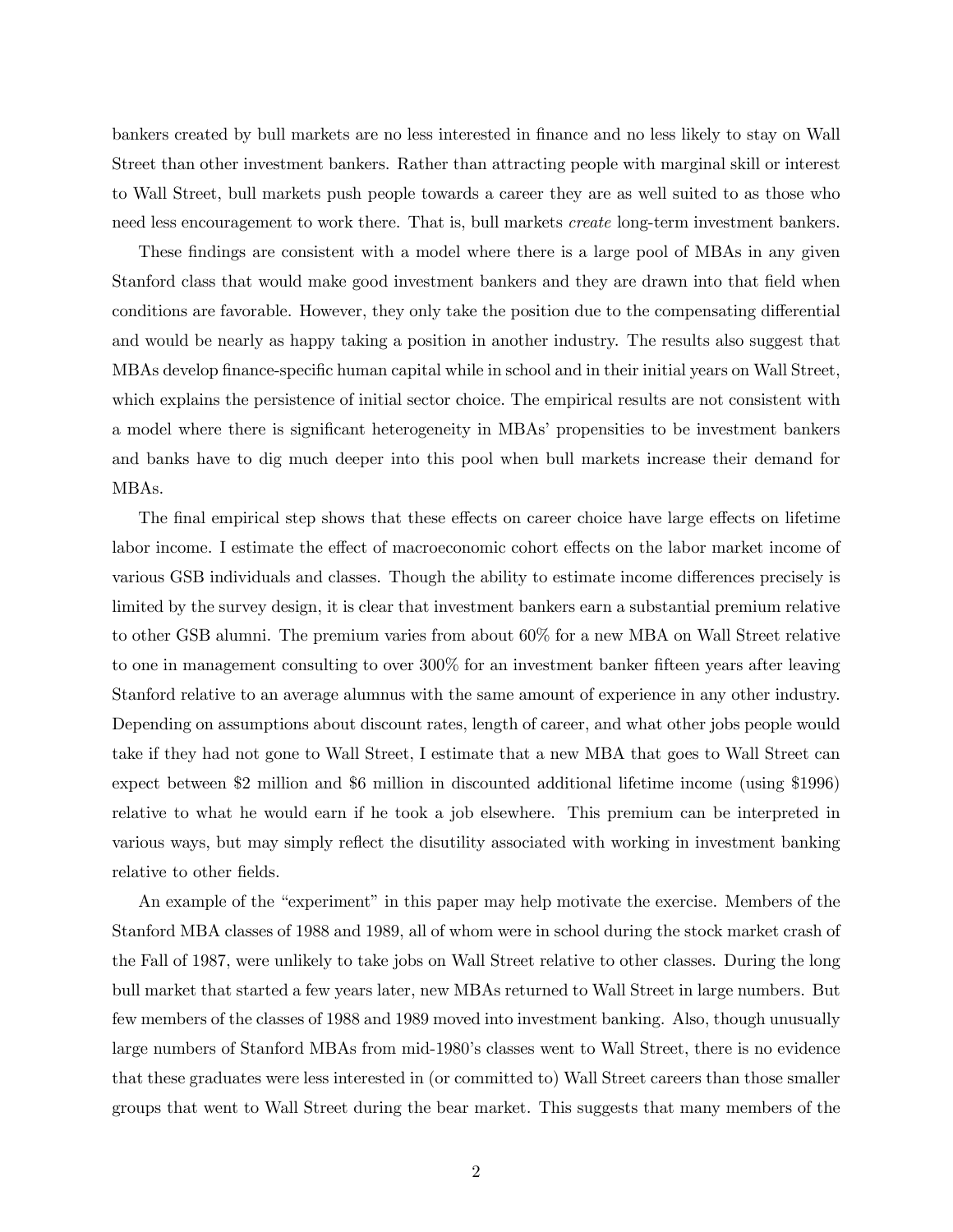classes of 1988 and 1989 had significantly lower lifetime income (though not necessarily lower utility) due to the timing of their graduation. Depending again on assumptions about career length and the like, I estimate that stock return patterns between 1984 and 1989 transferred \$120 million to \$300 million of discounted lifetime labor market income from the Stanford classes of 1988 and 1989 to the classes of 1986 and 1987.

There have been numerous prior studies of how macroeconomic conditions when people enter the labor market affect their long-term outcomes. Typically, these papers study large samples of people across a large set of occupations. Two potential weaknesses of these studies are that many employees transition slowly into the labor force, making it difficult to isolate a single "entry" point, and that the average effects in these large samples may mask interesting differences across professions. I try to get around these issues by looking at a group of graduates who enter the labor market at a predictable (and, as I argue in the analysis, exogenous) time. While Stanford MBAs are surely not representative of the economy as a whole, they provide a useful example of high-skilled "knowledge" workers.

Two recent examples from the literature on cohort effects using larger samples are Oreopoulos, von Wachter and Heisz (2005) and Kahn (2005). Oreopoulos et al. (2005) look at the early careers of Canadian college graduates. They find that graduating in a recession lowers wages early in employees' careers, though it does not have a noticeable effect on employment. In their sample, wage differences fade over the first ten years or so after graduation as those who graduated in recessions move from small, low-paying firms to larger firms (and firms in higher-pay industries) when the economy recovers. Kahn (2005) uses the National Longitudinal Survey of Youth to study U.S. college graduates in the classes of 1979-1988. She finds that macroeconomic conditions have important wage effects (which are more persistent than those found by Oreopoulos et al. (2005)). Consistent with the findings in this paper, she attributes the long-term effects to the types of jobs (occupations) where graduates start.

Other papers that look at the relationship between pay and macroeconomic conditions when jobs start include Beaudry and DiNardo (1991), Devereaux (2004), and Baker, Gibbs and Holmstrom (1994). Beaudry and DiNardo (1991) find that macroeconomic conditions at the time an employee starts a job are related to wages, but that this relationship goes away when controlling for the most favorable economic conditions (that is, the lowest unemployment rate) during the job spell. Devereaux (2004) finds that workers who accept low-paying jobs are stuck with low wages for at least several years, relative to observably equivalent workers. Those who switch jobs undo some of the ill effects of starting a job at the "wrong" time, but not all. Baker et al. (1994) examine a single firm. They find that pay differs for cohorts hired at different times and that these differences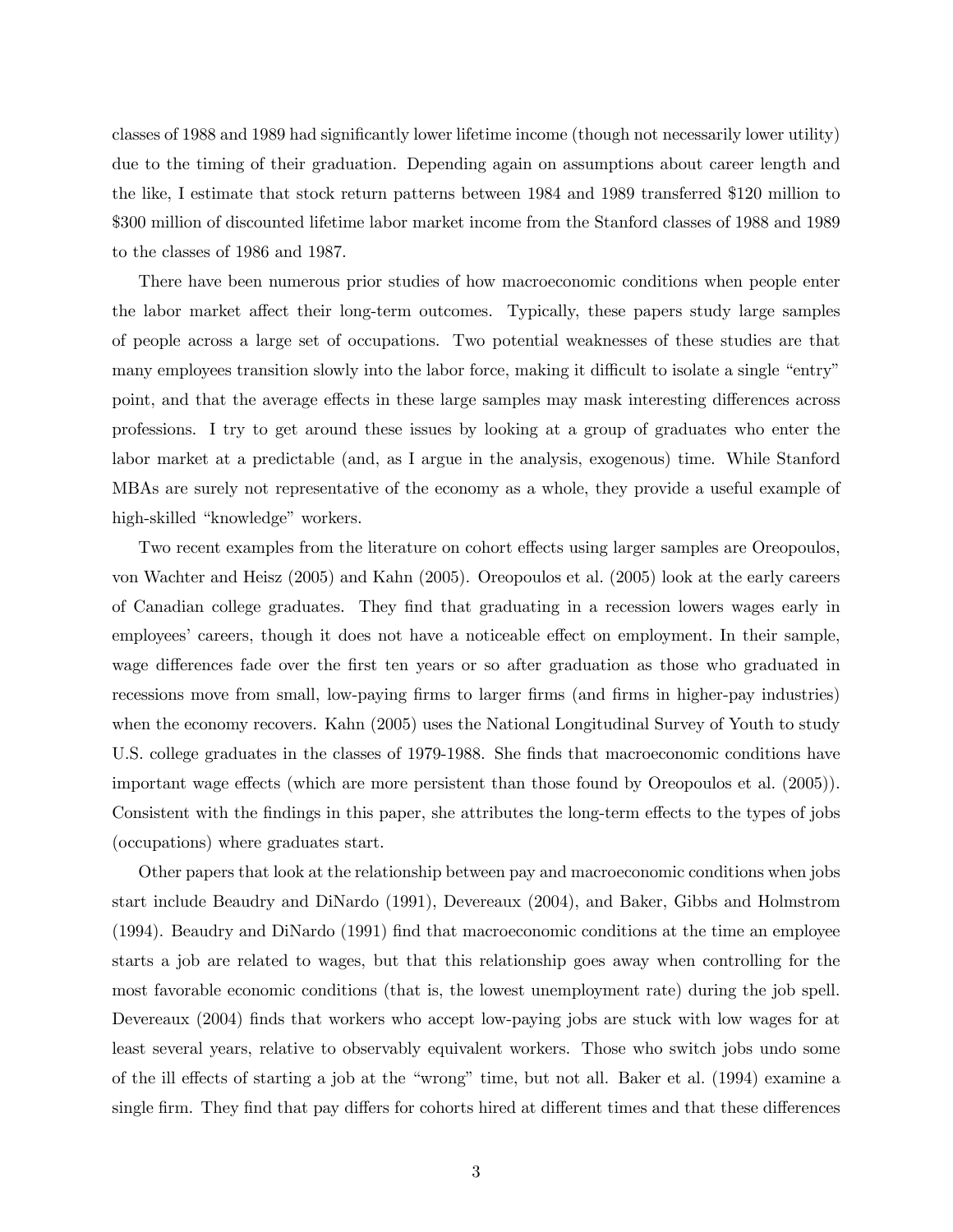are persistent.

Oyer (2005) looks at the importance of getting a "good" first job for another set of highly skilled professionals — PhD economists. He shows that the sector of initial job placement (top research institution, teaching institution, private sector, etc.) has a causal effect on the sector of later job placement. He also shows first placement at higher ranked research institutions leads people to be more productive in terms of research output. Oyer (2005) and this paper both use the state of the economy when professionals initially enter the labor market as an instrument for initial job placement. Together, the papers lead to the conclusion that luck early in one's career has important long-term effects on the sectors where many high-skill and highly paid people work, even in labor markets where one might expect people to move relatively freely between *firms*.

Though they comprise a large and growing segment of the labor market, there are surprisingly few studies using micro-data focused on MBAs. Lazear (2005) and Hvide (2005), both of whom use the same MBA dataset I use, focus on the decision to become an entrepreneur. Reder (1978) and Tracy and Waldfogel (1997) study the determinants of starting salaries for newly graduated MBA's. I know of no prior academic studies that study compensation of MBAs beyond starting salaries.<sup>1</sup>

The rest of the paper proceeds as follows. The next section lays out the theoretical background for why initial placement might have long-term implications. Section 3 describes the data and Section 4 analyzes how initial MBA placement is affected by stock returns. Section 5 documents a causal effect of initial MBA placement on Wall Street on the likelihood of working there as the person's career develops. Section 6 estimates the amount of discounted lifetime labor market income that exogenous shifts into or out of Wall Street careers create for affected individuals and for MBA cohorts as a whole. Section 7 concludes with a summary and suggestions for future research.

# 2 Theoretical Background

Consider a labor market with two sectors, the Financial  $( "f")$  sector and the General  $( "g")$  sector. Assume that, subject to expending some search effort, any MBA can find employment in either of these two sectors immediately after graduation. Then, as the person graduates, he compares the

<sup>1</sup>There have been several academic studies of careers in a segment of what I define to be investment bankers — mutual fund managers. Chevalier and Ellison (1999), for example, show that long-term career concerns affect mutual fund manager behavior. Brown, Harlow and Starks (1996) and Chevalier and Ellison (1997) analyze potential conflicts of interest between investors and mutual fund managers. See Chen and Ritter (1995), Gompers and Lerner (1999), Lin and McNichols (1998), and Michaely and Womack (1999), among others, for studies of the fees charged by investment firms and potential conflicts of interest within these firms. These papers do not study pay of individuals, however. See Stewart (1993) for an interesting discussion of the allocation of compensation at one investment bank.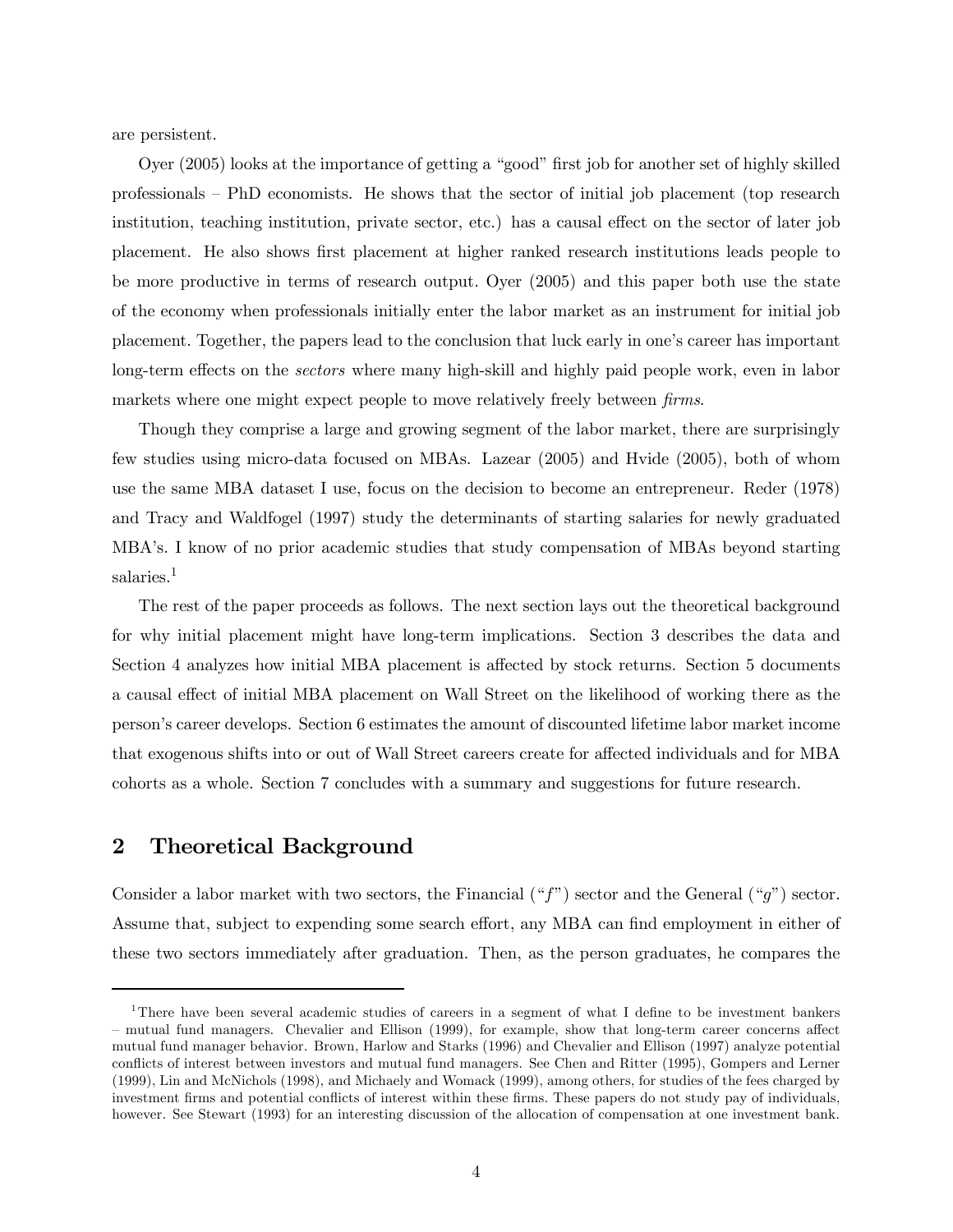expected utility streams from each of these sectors over the course of his future career. Let  $u^f(w_f^0)$ be the expected utility, as of career year 0 (that is, upon graduation), of a career that starts in the finance sector. The function captures the person's disutility of effort in the financial sector. The  $w$  term captures the income stream he can expect from a career that starts in that sector.<sup>2</sup> The person may have various options (either offers from multiple firms or a choice among the various functions within an investment bank) within the financial sector, but this utility function captures expectations about the job he believes to have the highest expected utility of his options in this sector. Similarly, let  $u^g(w_g^0)$  be the expected utility from his best option in the general sector.

Naturally, the person will start in the financial sector if  $u^f(w_f^0) > u^g(w_g^0)$ . If all graduating MBAs were alike in terms of skill and preferences, then either all workers would go to one sector or the wage differential would make employees exactly indifferent between the two sectors and people would sort randomly. In reality, skills and preferences differ and people sort between the two sectors based on this heterogeneity (as in Jovanovic (1979), Miller (1984), or McCall (1990).) As a result of this heterogeneity, though the marginal graduate is indifferent between the two sectors, some (perhaps nearly all) graduates expect to strictly prefer the sector they choose.

Though expected income streams in the two sectors may be correlated for any given cohort of MBA graduates, the state of the stock market is likely to have a larger marginal effect on expectations about  $w_f^0$  than income in the general sector. This is because favorable conditions on Wall Street will increase demand for labor and, at least, short-term expected pay. Also, under the standard assumption that stock returns follow a random walk, any short-term change in stock market conditions should increase long-term expectations about the level of stock prices.3 Therefore, given that a bull market will increase  $u^f(w_f^0)$  relative to  $u^g(w_g^0)$  for some MBAs (and not decrease it for any), it would not be a surprise to find that more people choose jobs in the financial sector in classes that graduate when stock prices and returns are relatively high.

The question of interest, however, is whether this initial effect of a bull market on industry choice is persistent. At year  $t$ , a person who took a job in the financial sector upon graduation faces expected utility from staying in the financial sector of  $u^f(w_f^t)$ . He can also switch to the general sector where he can expect utility of  $u^g(w_g^t)$ . There are reasons to expect that, if  $u^f(w_f^0) > u^g(w_g^0)$ , then  $u^f(w_f^t)$  will be greater than  $u^g(w_g^t)$ . That is, people who show an initial preference for the financial sector are likely to find the work there relatively pleasant and one would expect that to

<sup>&</sup>lt;sup>2</sup>The person can change sectors. So, w reflects the income in both sectors and the person's expected probability of working in each sector at any given time in the future.

<sup>&</sup>lt;sup>3</sup>Also, if MBAs make career decisions assuming momentum in stock prices (which would be consistent with the retirement allocations studied by Benartzi (2001)), then high stock returns would encourage them to be more inclined to take a job on Wall Street.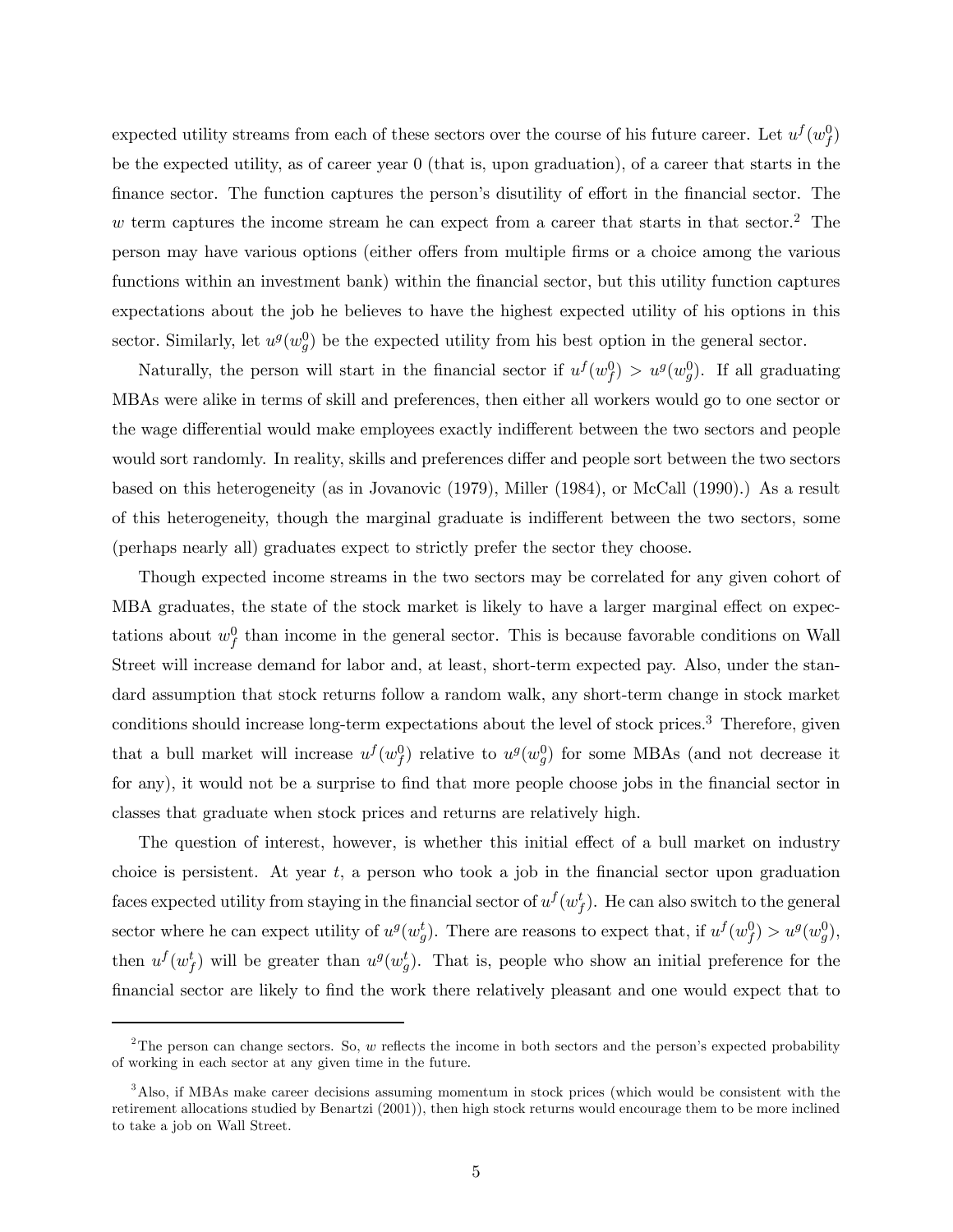be the case later. There are three underlying models (or classes of model) that would predict those who start in the financial sector are more likely to work there later on, each of which has distinct empirical predictions:

Model 1 – Worker Heterogeneity: Suppose employees differ in "type", as in the Spence (1973) signaling model. Specifically, suppose that there are two types of people who are interested in starting their careers in investment banking. The first type, "bankers", will be highly productive investment bankers because their skills match the production function well. "Non-bankers" have a high marginal utility for money (and so seek the highest paying job possible no matter their skills.) When times are lean on Wall Street, the second type shows less interest in working there (that is, the expected value of  $w_f$  is lower so they consider alternatives.) When conditions improve, banking firms are reluctant to hire those who did not start their careers on Wall Street because they have revealed themselves to be unproductive investment bankers. But, when hiring new MBAs, they have no method for separating the productive bankers from the non-bankers. After some time working on Wall Street, the non-bankers are revealed (after a period of enjoying a high income) and they are either fired or choose to move to the general sector. This model predicts that bankers end up in banking and non-bankers do not, no matter when they enter the market. Therefore, though it implies that there would be a correlation between between starting in banking and working there subsequently, there is no *causal* effect of first job on subsequent jobs...

Model 2 — Homogeneous workers with Investment-Banking Specific Human Capital: Suppose there is a large pool of MBAs that would be productive investment bankers.<sup>4</sup> Much of this pool is nearly indifferent between the two sectors, given the expected income differences over time. However, anticipating opportunities in banking, those who go to school during bull markets develop Wall-Street-specific human capital both in school and at the beginning of their post-graduation careers.

To be a little more concrete, consider the model in Gibbons and Waldman (2006). They model "task-specific human capital" and show that it can lead to long-term effects of initial job placement on the types of jobs workers hold. In their model, those hired under favorable conditions are initially given high value tasks and develop more valuable human capital that persists throughout their careers. A similar idea, industry-specific human capital, has been shown to be important in the labor market generally (see, for example, Parent (2000)) and it is often cited as a primary reason that wage losses can be quite high for displaced workers (see Neal (1995).) Therefore, financespecific skill may widen the gap between  $w_f^t$  and  $w_g^t$  as a career in the financial sector continues

<sup>&</sup>lt;sup>4</sup>This group need not be the entire MBA class, but enough to meet hiring demands during bull markets.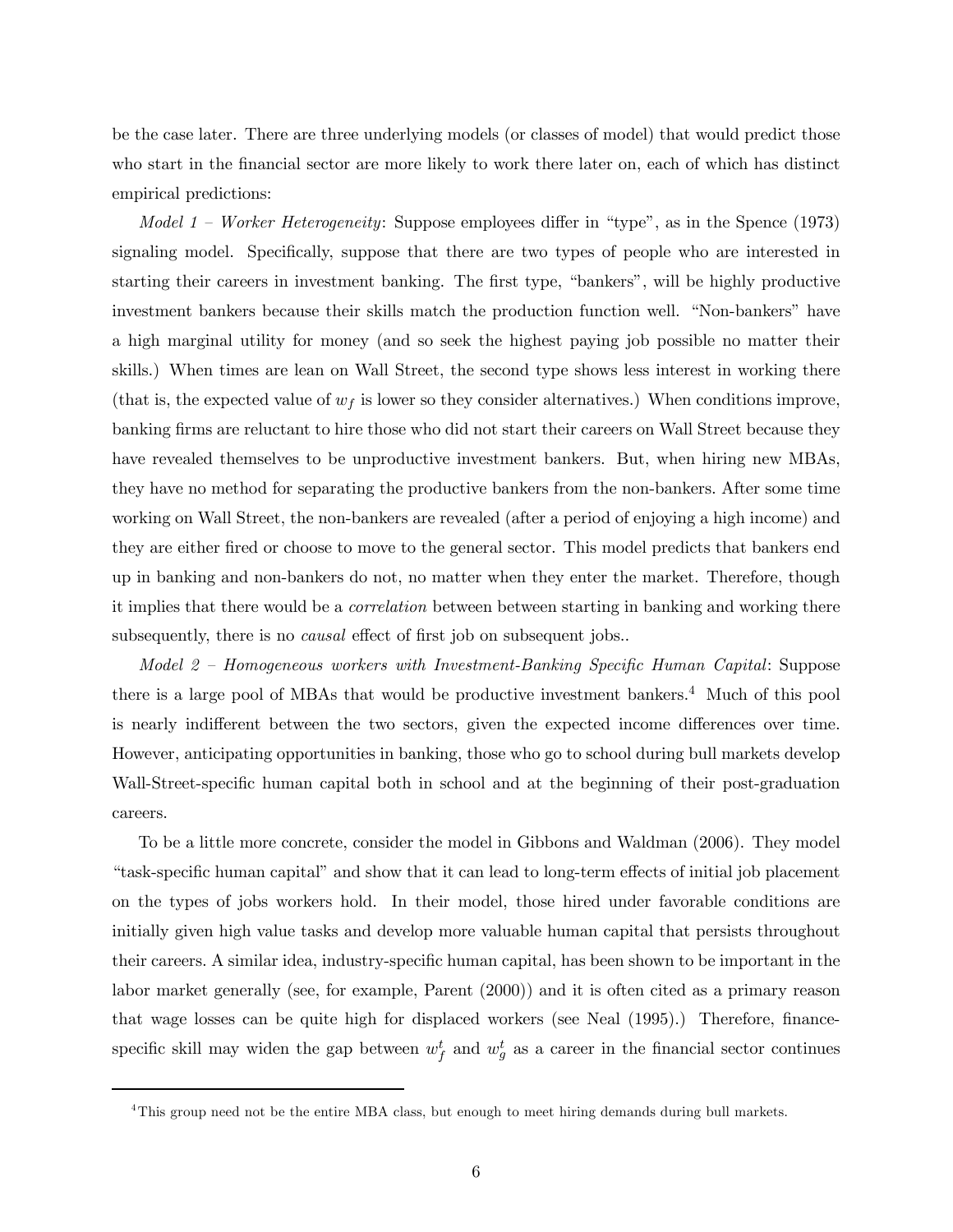(that is, as t increases.)<sup>5</sup>

Finance-specific human capital would lead those who go to Wall Street to be relatively productive there and would lead to a causal link between starting a career on Wall Street and working there later on. Homogeneity implies that those who go to Wall Street during bull markets would not be noticeably different from those who go to Wall Street during bear markets. As a result, even though the entering pool of bankers would be larger in bull markets, they would not be any less prone to success in banking than those who choose to go to Wall Street during a bear market (in stark contrast to Model 1.) This would lead to the empirical prediction that those hired during bear markets would be as likely to stay in investment banking as those hired in bull markets and that those hired in bull markets would be no less able (in terms of finance training and interest) than those hired in bear markets.

Model 3 — Some Heterogeneity and Some Specific Human Capital ("Hybrid Model"): It seems unlikely that the world is as stark as either of the two models just sketched. So consider a world where there is heterogeneity in how well MBAs are suited to work in banking and where bankers develop Wall-Street-specific capital. During bull markets, increased demand for MBAs would lead to the marginal hire being less fit for a career in banking. However, because these lower-fit bankers develop finance-specific human capital, at least some of them stay because their specific capital makes them better bankers than new graduates who are naturally better fits. That is, like Model 2, the hybrid model makes the empirical prediction that specific human capital will cause those who start their careers on Wall Street to be more likely to work there later on, even controlling for ability or fit. However, unlike Model 2, given sufficient heterogeneity, banks would replace the worst fits hired in a bull market with the best fits available during a bear market. This distinction leads to the prediction that new MBAs who go to Wall Street during bull markets will be, on average, less fit for careers in banking than new bankers who graduate in bear markets.

In the sections that follow, I investigate the predictions of these three models. First, I show that new MBAs are more likely to go to Wall Street during bull markets, which is an important assumption of each model. Second, I show that those who go from Stanford Business School directly to Wall Street are more likely to work on Wall Street later in their careers, which is consistent with each of the models. Then, using Wall Street conditions while MBAs are in school as an instrument

<sup>&</sup>lt;sup>5</sup>While I will discuss specific human capital as though it is a productivity investment, it could simply be the result of lower transaction costs. For example, models where incumbent firms have more information about an individual than other potential employers (such as Akerlof (1970) and Waldman (1984)) or pure search cost models would lead to "stickiness" in choice of industry. The cost of search, any cost of switching industries, or aversion to the risk of unknown features of the general sector will lower  $u_t^g(w_g)$  for any employee in the financial sector in the same way that specific finance skills raise  $u_t^f(w_f)$ . Another related alternative with the same implications is that, as workers get accustomed to a job, the disutility of effort may decline.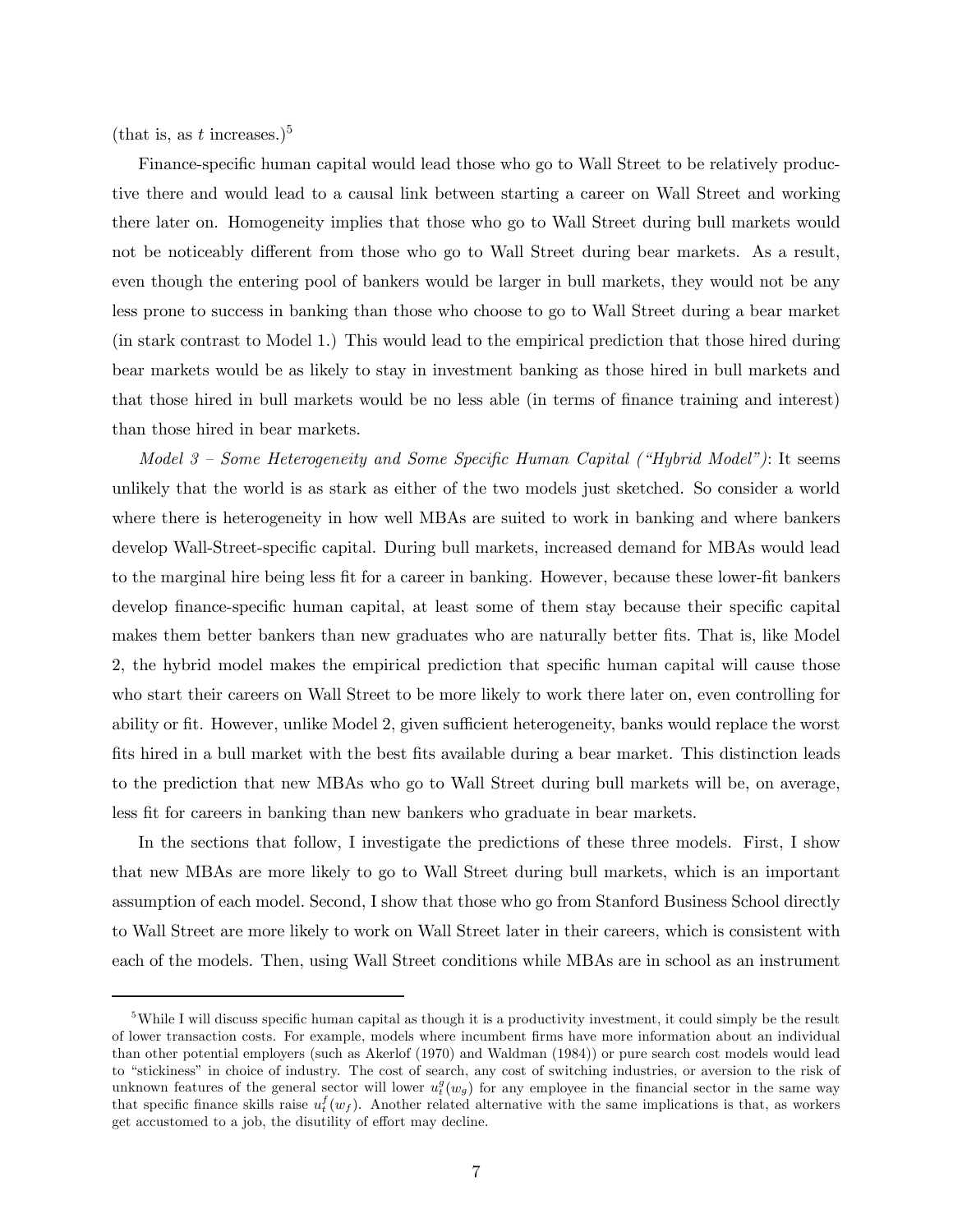for first job, I show that the link between initial placement and later employment on Wall Street is causal in the sense that an MBA who starts on Wall Street is more likely to work there later because he started his career there. I also show evidence that suggests that those who take jobs on Wall Street after graduating in bull markets are no less interested or tied to Wall Street As I explain in Section 5.2, the evidence suggests that random factors play an important long-term role in MBA careers and that model 2 most closely matches the patterns in the data. I then go on to measure the magnitude of the effects of these random shocks.

#### 3 Data

The data is based on a mail survey of Stanford Graduate School of Business (GSB) Alumni. The survey was conducted in 1996 and 1998 and had a response rate of approximately 40%. Survey respondents provided detailed job histories, including jobs before they entered Stanford's MBA program. I use information gathered from members of the GSB classes of 1960 through 1995. I dropped any job where the person worked less than half time. If the person reported two jobs simultaneously, I use the one which he reports working more hours. If the hours are the same, I use the job where salary information is available.

Table 1 provides summary statistics of all post-graduation person/year observations, as well as details on each person's job the year after graduation and at the time of the survey. Observations in this table and throughout the analysis are a snapshot of the person's job as of the end of January of each year.6

Respondents also provided details on the industries where they worked. I define investment banking (or, in some tables and figures "I-bank") broadly to include investment banking, investment management, and venture capital. The final column of Table 1 provides information about all person/year observations within this industry. Men and non-minorities are slightly over-represented in this group. Investment banking has become more common over time. However, as will become clear below, the fraction in investment banking does not change noticeably with age or years of experience (unlike, for example, management consulting, which is much more likely to be a first job than a job held later in a career.) The investment bankers as a whole are somewhat more likely to have founded the business where they work than the rest of the sample. This is because venture

 $6^6$ Columns 1 and 4 include all relevant person/year observations for a given person while the middle columns include at most one observation per person. Because older people have, on average, more years of data, the data in columns 1 and 4 are weighted towards earlier graduates. Column 2 does not include people who were unemployed in the January after graduation and Column 3 does not include those who were unemployed (usually due to retirement) at the time of the survey.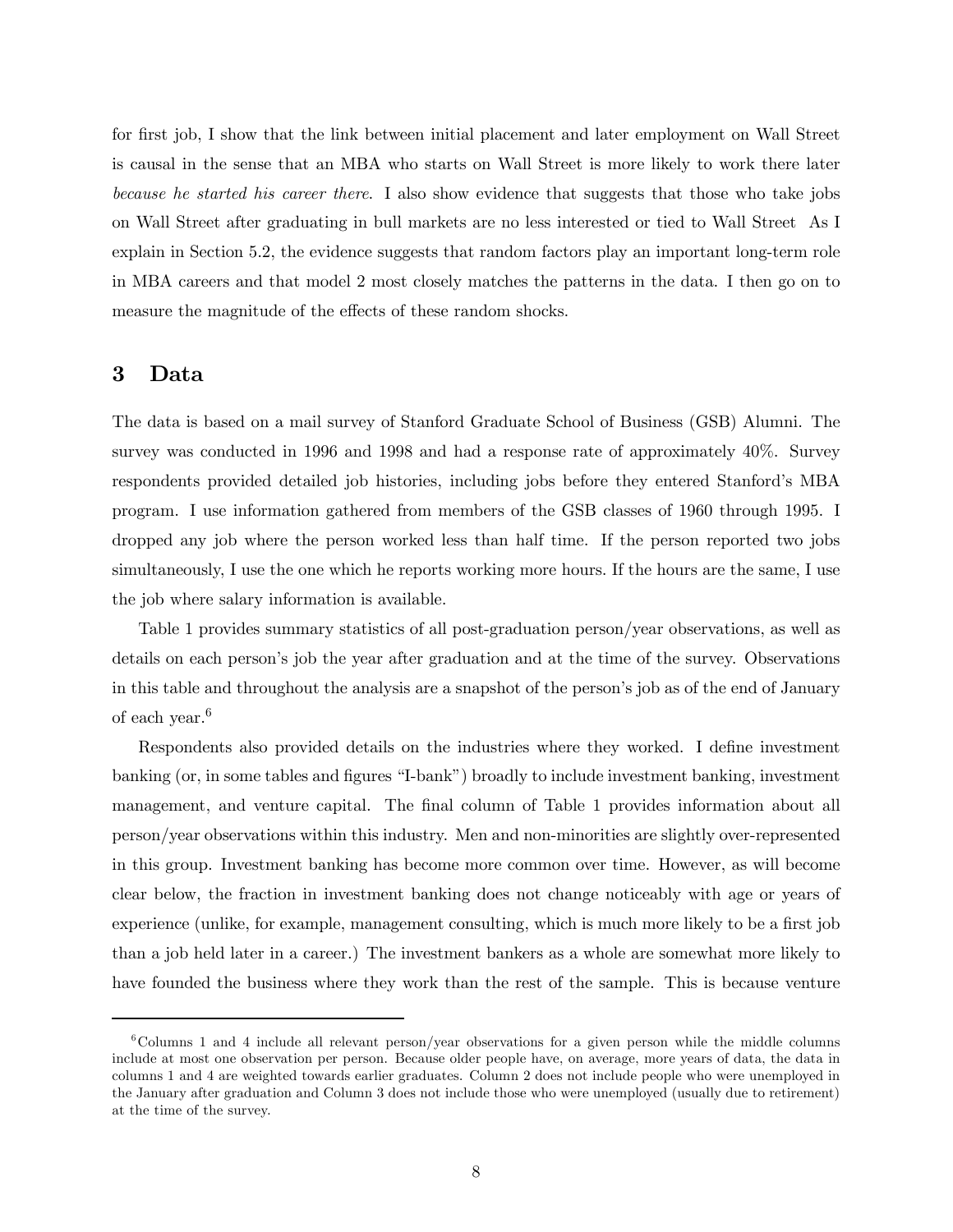|                        | Total    | First Job | Survey Job | I-bank Jobs |
|------------------------|----------|-----------|------------|-------------|
| Female                 | $11.6\%$ | 19.3%     | 19.0%      | $10.4\%$    |
| Work in USA            | 86.1%    | 83.2%     | 83.2%      | 86.6%       |
| Minority               | $7.3\%$  | 12.2%     | 11.9%      | $6.8\%$     |
| Investment Banking     | $14.5\%$ | 14.2%     | 18.3%      | 100%        |
| Consulting             | 10.7%    | 18.6%     | 13.6%      | $0\%$       |
| <b>High Technology</b> | $10.6\%$ | 10.9%     | 12.0%      | $0\%$       |
| Partner/Owner          | 24.9%    | 7.6%      | 31.4%      | 33.8%       |
| Founder                | 11.4%    | $2.9\%$   | 15.9%      | 13.6%       |
| Employees (median)     | 1,000    | 2,000     | 450        | 500         |
| Salary $> $50,000$     | 77.8%    | 41.4%     | 93.4%      | 89.5%       |
| Salary > \$100,000     | 47.8%    | $5.6\%$   | 71.3%      | 76.1%       |
| Salary > \$500,000     | $9.0\%$  | 0.1%      | 13.7%      | 31.5%       |
| Graduation Year        | 1973.5   | 1980.4    | 1980.1     | 1975.5      |
| Age                    | 39.6     | 29.4      | 44.4       | 39.1        |
| Total Person/years     | 62,115   | 3,782     | 3,886      | 8,844       |

Table 1: MBA Sample Summary Statistics. "First Job" is the job the person held in the January after graduating. "Survey Job" is the job held when answering the survey in 1996 or 1998. "I-bank Jobs" is the subset of column 1 person/years where the respondent was employed for an investment bank, a money manager, or a a venture capital firm. "Employees" is the number of employees at the firm where the respondent worked.

capitalists and money managers are much more likely to be founders, while those who work for investment banks are less than half as likely as the rest of the sample to be founders.

The usefulness of the income data is limited in three ways. First, the survey asked people their salaries. Individuals may have interpreted this question differently, with some including bonuses and the value of equity. But the reported numbers are likely understatements of labor market earnings as a whole. Second, the survey asked for the beginning and ending (or current, if the person holds the job at the time of the survey) salary on each job. Therefore, I cannot create a dataset with person/year income information. I primarily rely on the cross-section of income information at the time of the survey. Finally, the survey provided categorical answers to the income questions. Respondents could either say that the relevant salary was under \$50,000, between \$50K and \$75K, between \$75K and \$100K, between \$100K and \$150K, between \$150K and \$200K, between \$200K and \$300K, between \$300K and \$400K, between \$400K and \$500K, between \$500K and \$750K, between \$750K and \$1 million, between \$1 million and \$2 million, and over \$2 million. In the analysis that follows, I assume the person's income is the mid-point of the reported range and that it is \$3 million if the person reports income greater than \$2 million.

Despite these limitations, there are two indications that the data are reasonably accurate. First of all, the average starting salaries for the class of 1995 reported by the Stanford GSB career office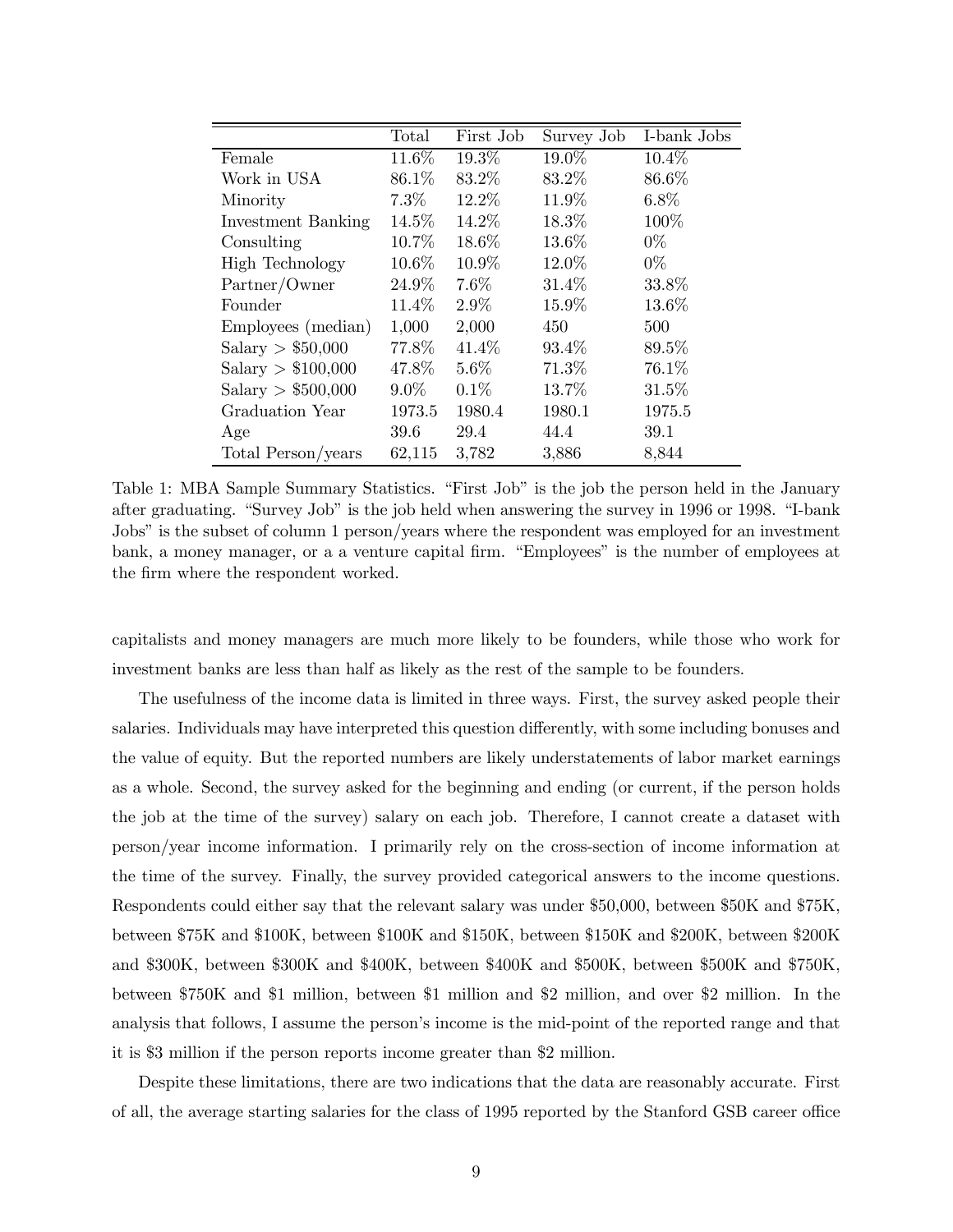is approximately equal to the average I calculated from the survey. Retrospective salary data may not be as accurate, but I only use the wages reported at the time of the survey. Second, the fraction of each class that the GSB career office reported taking an initial job in investment banking closely tracks the fraction of each class that I calculated using retrospective job information. For the GSB classes of 1976-1994 (the classes for which I have information from both the career office and the survey), the correlation between the fraction of the class starting in investment banking based on my calculations and on surveys by the career office at the time of graduation is 0.84. Given that both surveys were voluntary and the industry choices varied from year-to-year in the career office survey, this is a very high correlation.

To get a sense of the dynamics of movement between industries for the respondents, Table 2 shows transitions into and out of investment banking for the first 14 years after graduating. Graduates are listed as moving into investment banking in year 1 if they worked in the industry right after graduation but had never worked in that industry before getting an MBA. Those who move out of the industry in year 1 worked there at some point before school but did not take a job in the industry upon receiving an MBA. In subsequent years, movement in or out simply indicates that the person switched industries during the year.

In the first few years after receiving MBAs, 5-10% of the people in investment banking leave or were not in the industry the year before. Movement slows after about year five. Movement into the industry is somewhat higher than exit in the first few years after graduation, but the fraction of a typical graduating class that works in investment banking does not change sharply as time progresses.

Aside from the GSB survey, I also use macroeconomic data and data on the initial placement of MBAs graduating from the University of Pennsylvania's Wharton School. I define the 2-year S&P return for a given MBA class as the percentage change in the S&P 500 in the two-year period through the end of June when the person graduates. This measure has the nice feature that, with very few exceptions, it is fully determined during the period after the person has decided to enter Stanford's MBA program. Though it is currently common for MBA students to accept offers well before the actual graduation date, I focus on classes graduating in 1995 and earlier when recruiting season ran closer to graduation. I also measure the unemployment rate as of June of the year of graduation. For the Wharton classes of 1973 and later, I define a variable that is the fraction of each class that went into investment banking. This information is based on surveys of each graduating class done by Wharton's career office.<sup>7</sup>

<sup>7</sup>Because Wharton changed the way it reported (and, perhaps, the way it calculated) the fraction going into investment banking starting with the class of 1984, I include a "class of 1984 or later" indicator variable in any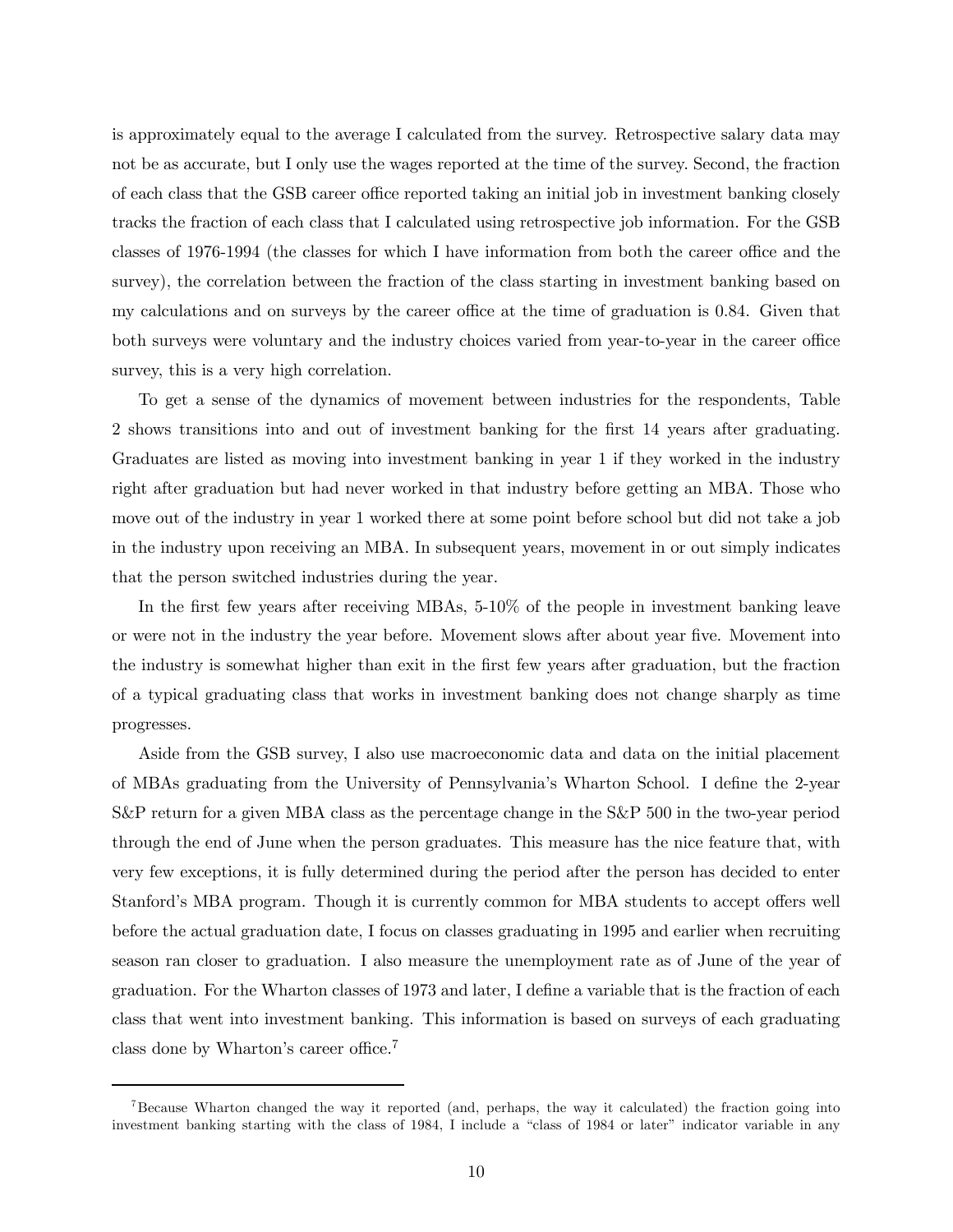| Post-MBA Year  | Sample | I-bank | I-bank in | I-bank out |
|----------------|--------|--------|-----------|------------|
| 1              | 3,754  | 533    | 362       | 173        |
| $\overline{2}$ | 3,613  | 512    | 32        | 18         |
| 3              | 3,459  | 493    | 46        | 26         |
| $\overline{4}$ | 3,326  | 489    | 46        | 17         |
| 5              | 3,143  | 486    | 52        | 28         |
| 6              | 3,005  | 471    | 27        | 21         |
| 7              | 2,877  | 445    | 27        | 23         |
| 8              | 2,723  | 425    | 24        | 15         |
| 9              | 2,584  | 398    | 20        | 20         |
| 10             | 2,475  | 380    | 19        | 13         |
| 11             | 2,371  | 356    | 13        | 16         |
| 12             | 2,264  | 333    | 16        | 15         |
| 13             | 2,156  | 305    | 15        | 11         |
| 14             | 2,061  | 291    | 17        | 6          |

Table 2: MBA Transitions. "I-Bank" is the total number of people working at an investment bank, money manager, or venture capital firm. The "in" column lists the number of people who moved to the relevant type of firm a given number of years after receiving MBAs and "out" column lists the number who moved out of the type of firm. Year 1 in/out refers to change relative to pre-MBA job. Sample size changes because the last observation for a given person is the year of the survey (1996 or 1998).

# 4 Initial Job Placement

Figure 1 shows how the fraction of graduates whose initial placement is at an investment bank (normalized to one for the class of 1994) rises and falls with the two-year return on the S&P 500 as of June of the year of graduation. The graph shows that the fraction of graduates taking jobs on Wall Street is at least somewhat responsive to recent stock market returns. The graph shows that graduates went to Wall Street in large numbers as the market boomed in the mid-1980's. But, after the market crash of 1987, there was a noticeable drop in the fraction of graduates going to Wall Street. This fraction dropped again during the recession (and weak stock market) of the early  $1990's.^8$ 

One potential problem with interpreting Figure 1 would be if people who wanted to work in investment banking somehow timed the market. Also, if there were predictable cycles in Wall Street hiring and the market, then one might worry that a cohort's interest is correlated with stock returns rather than their first position being driven by it. If the stock market is anywhere close

analysis where I use the Wharton career data.

<sup>8</sup>Details on the initial placement of Stanford MBAs from the classes of 1997-2005, including industry and compensation details, can be found at http://www.gsb.stanford.edu/cmc/reports/index.html.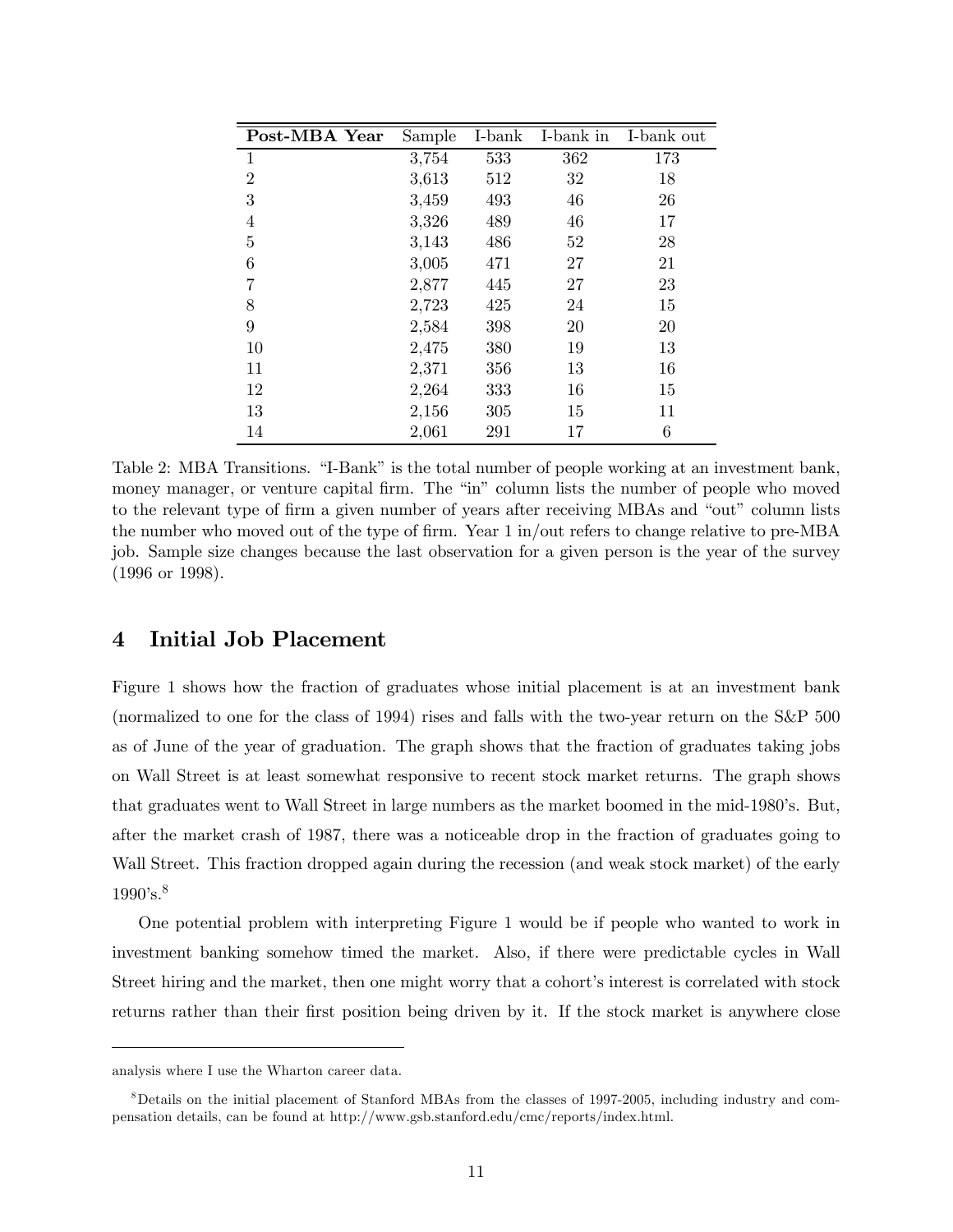

Figure 1: Stock Returns During School and Investment Banking Job Placement

to "perfect" and a random walk, then this concern is not an issue. Nevertheless, I deal with this potential issue in several ways. First, throughout the analysis below, I will control for pre-MBA investment bank experience when looking at post-MBA job selection. Second, consider Figure 2, which shows the relationship between the fraction of an MBA cohort that worked in investment banking before school and stock returns while the cohort was in school. The graph shows that there has been a gradual trend up in terms of the fraction of pre-MBA investment bankers. But the year-to-year changes in the two lines are generally unrelated, with the possible exception that many investment bankers returned to school when the market crashed in 1987.

While these figures provide evidence that there is a relationship between stock returns while students are in school and their first job, I will now be more precise in investigating this relationship as it forms the first-stage of the instrumental variables analyses that follow. Define  $F_{it}$  to be an indicator for whether person  $i$  who enters the job market in year  $t$  starts his career in investment banking. Following the notation in Section 2,  $F_{it} = 1$  if  $u_0^f(w_f) > u_0^g(w_g)$ .  $F_{it}$  is observable in the survey data, so I estimate logistic regressions of the form

$$
F_{it} = G(\theta_t, X_{it}, \Psi_i) \tag{1}
$$

where  $\theta_t$  is a measure of demand for MBAs in investment banking in year t, X is a vector of observable characteristics (linear, quadratic, and third-power time trends, gender, and ethnicity),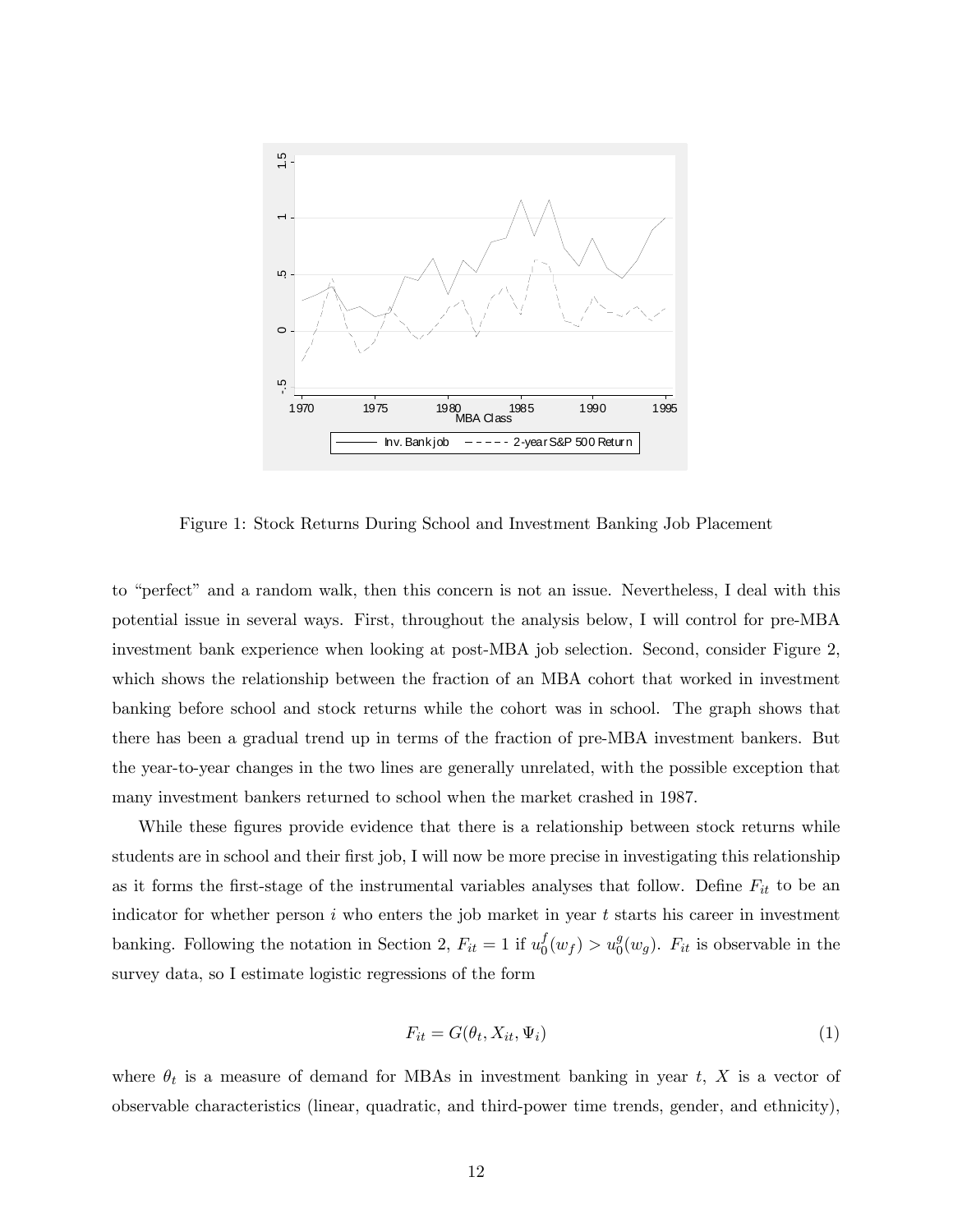

Figure 2: Stock Returns and Pre-MBA Employment

and  $\Psi_i$  includes unobservable individual characteristics that affect the demand by investment banks for the person's services and the person's preferences for working in investment banking relative to other industries. The main measure of market demand  $(\theta)$  is the two-year S&P 500 return through the end of June of the year the person graduates, but I also use the one-year return ending at the same time, the national unemployment as of the same June, and the fraction of the relevant graduating class from Wharton that initially placed in investment banking.<sup>9</sup>

The results are shown in Table  $3^{10}$  Column 1 establishes the basic relationship between stock returns and MBA placement. It shows that, in a year when the S&P 500 increases by 18.5% (one standard deviation) relative to another year, a typical Stanford graduate's probability of entering investment banking increases by about two percentage points. Given a base probability of 14%, this means that a one standard deviation increase in stock returns increases initial investment bank employment likelihood by about one seventh. While the state of the stock market is certainly not the only factor that determines whether a person works in investment banking or not, it is an important predictor.

<sup>&</sup>lt;sup>9</sup>The measures of  $\theta$  do not vary within a graduating class, so all standard errors are clustered at the class level. I also tried the analysis taking the more conservative approach of averaging at the graduating class level. This did not alter any of the conclusions that follow.

 $10$ Table 3 displays the results of logistic regressions that are basically the first-stage regressions in IV analyses below. In that analysis, I actually use linear probability models. The results (in terms of the significance of the estimates and the marginal effects of the coefficients) are nearly identical.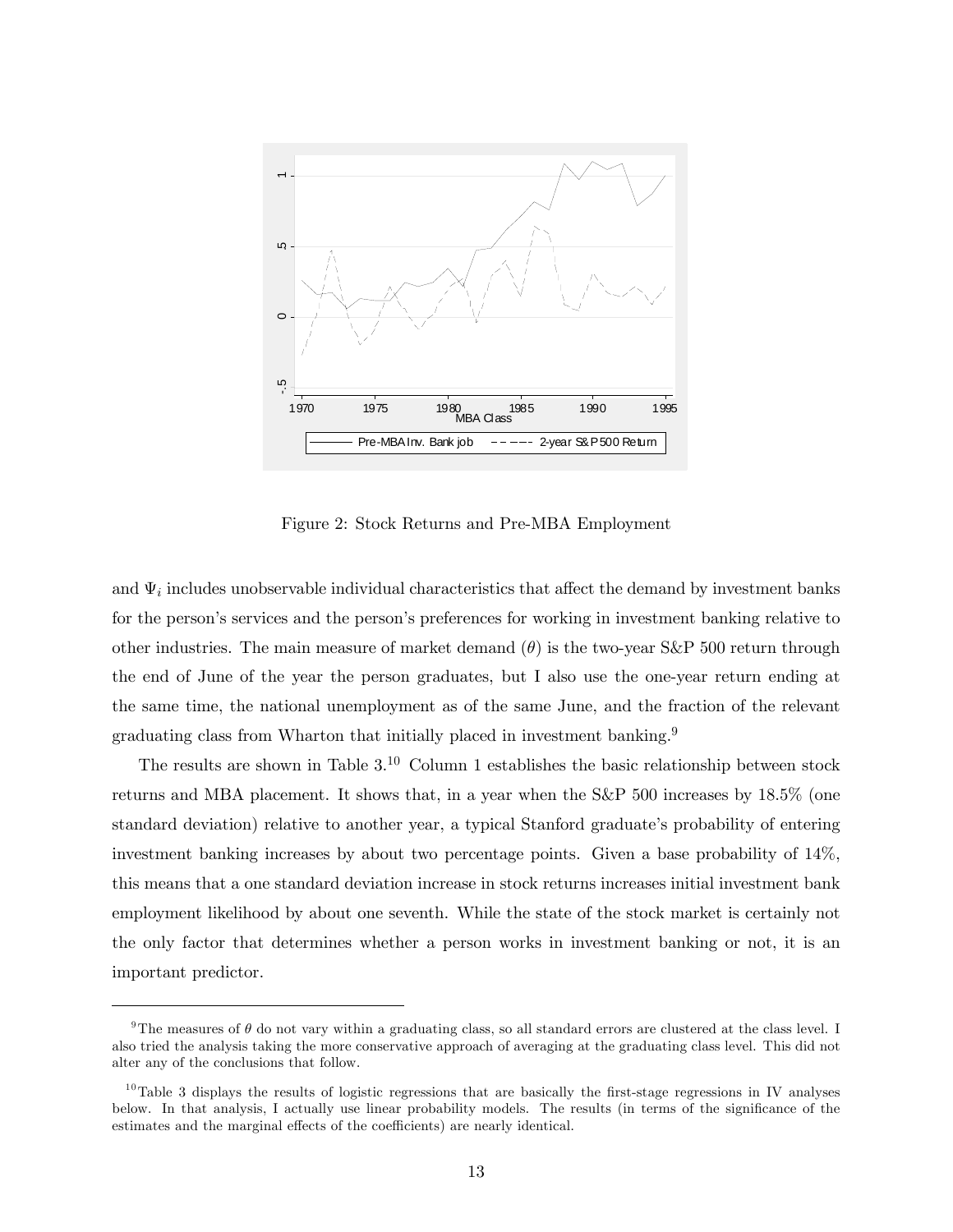|                      | $\left( 1\right)$ | (2)      | $\left( 3\right)$ | $\left( 4\right)$ | (5)      | (6)       |
|----------------------|-------------------|----------|-------------------|-------------------|----------|-----------|
| $2$ -year S&P return | 0.0991            | 0.1026   | 0.0851            | 0.3055            |          | $-0.0044$ |
|                      | (0.0309)          | (0.0331) | (0.0335)          | (0.1098)          |          | (0.0642)  |
| Pre-MBA I-bank       |                   | 0.2026   | Dropped           | Others            | 0.2366   | 0.2356    |
|                      |                   | (0.0139) |                   | Dropped           | (0.0183) | (0.0183)  |
| Wharton I-bank       |                   |          |                   |                   | 0.5697   | 0.5642    |
|                      |                   |          |                   |                   | (0.1757) | (0.1613)  |
| Unemployment         |                   |          |                   |                   |          | $-0.0121$ |
|                      |                   |          |                   |                   |          | (0.0062)  |
| $1$ -year S&P return |                   |          |                   |                   |          | 0.0474    |
|                      |                   |          |                   |                   |          | (0.0488)  |
| Pseudo $R^2$         | 0.0442            | 0.1178   | 0.0257            | 0.0421            | 0.1278   | 0.1293    |
| $N$ (People)         | 3,547             | 3,547    | 3,230             | 317               | 2,410    | 2,410     |

Table 3: Initial Placement in Investment Banking. Coefficients are marginal effects on probability, using a logit, where the dependent variables are indicators for the person being employed in investment banking (including money management and venture capital) as of the January after graduation. Each regression also controls for gender, ethnicity (through indicators for Black, Hispanic, and Asian), year, year squared, and year to the third. "Pre-MBA I-bank" equals one if, before starting MBA studies, the person ever worked in investment banking. "Wharton I-bank" is the fraction of graduating Wharton MBAs that took jobs in investment banking in a the year the Stanford MBA graduated. It is only available for the class of 1975 and later, so the sample size is smaller. Unemployment is the national average unemployment rate as of June of the year the person graduated. The S&P returns are through June of the year the person graduated. Standard errors (in parentheses) are adjusted for any correlation within graduating class.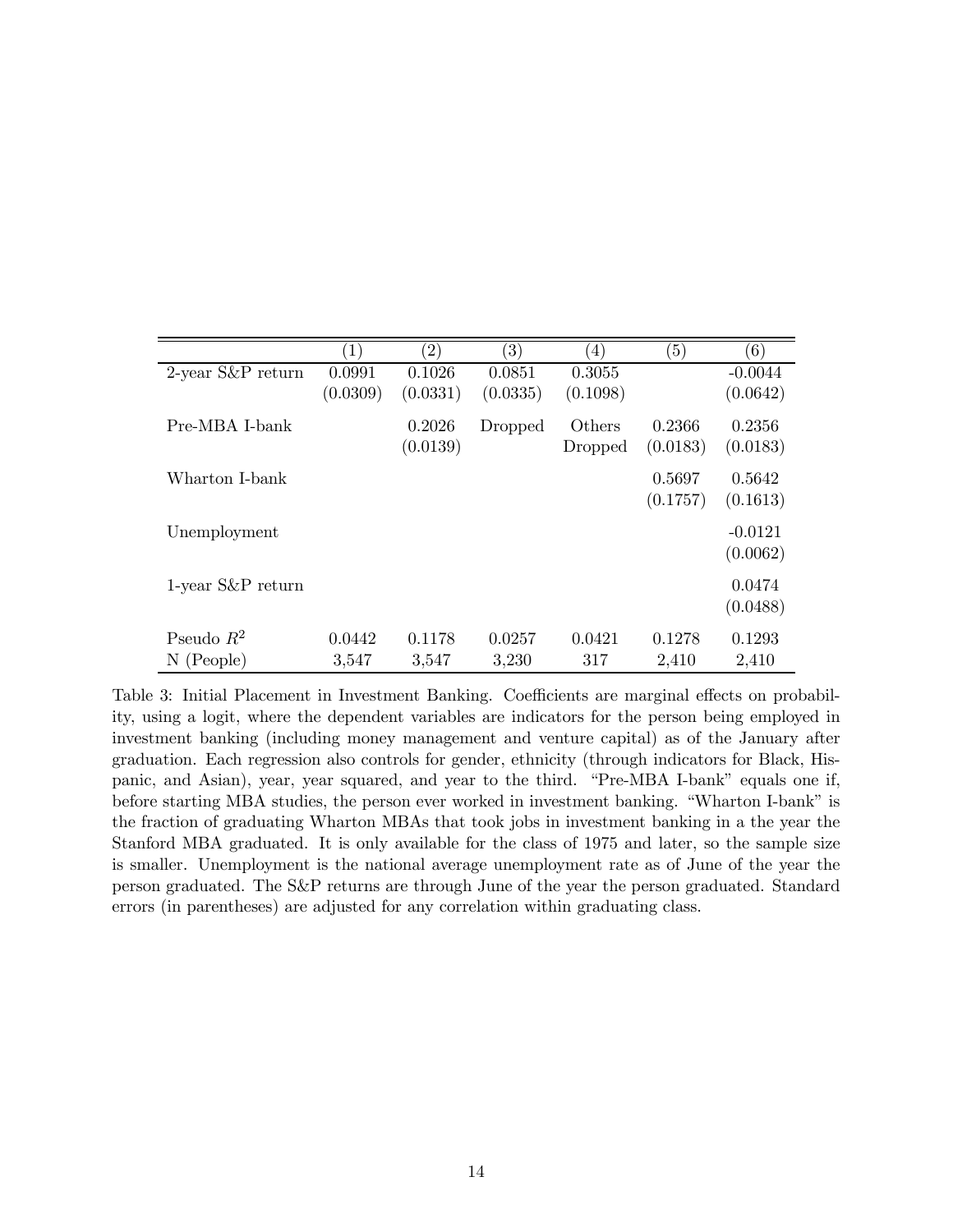Column 2 shows that those who worked in banking before getting an MBA are much more likely than other students to work in investment banking immediately after graduating but that controlling for pre-MBA industry does not change the relationship between stock returns and first job. Column 3 limits the sample to those who did not work in banking before getting an MBA and shows a similar effect of stock returns on first job. This is not surprising, given that over 90% of the sample in columns 1 and 2 is also in the column 3 sample.

Column 4 limits the sample to the nine percent of the sample that worked for an investment bank before entering the Stanford GSB. The estimated effect of stock returns on this sample is noticeably larger than for the broader sample. A one standard deviation increase in the S&P 500 return increases the probability of one of these graduates returning to investment banking by about six percentage points. This difference compared to the full sample is to be expected for at least two reasons. First, the unconditional probability of this group going back to investment banking immediately after graduation is about 50%. So the increase of six percentage points is about the same proportionately as the two percentage points for the larger sample. Second, a typical Stanford GSB class includes a large fraction of people that would not seriously consider seeking a job in investment banking. For these people,  $u^f(w_f^0)$  is always less than  $u^g(w_g^0)$ , no matter what the level of  $\theta_t$ . These people attenuate any effect of  $\theta$  in columns 1-3 of Table 3.

Column 5 shows the relationship between Stanford MBAs going to Wall Street and Wharton MBAs going to Wall Street. The sample size is smaller because the Wharton placement data is only available for the classes of 1975 and later. There is clearly a very strong correlation between the fraction of graduating MBAs from the two schools that go to Wall Street. As one might expect, when there is more Wall Street demand for Stanford MBAs and/or Stanford MBAs are more interested in Wall Street, the same holds for Wharton MBAs.

Finally, column 6 shows that is worth controlling for more than just the two-year return. The positive coefficient on the one-year return suggests that, while stock returns at any point while the person is in school matter, returns in the second year of the program may matter more. Also, when unemployment is high, employment on Wall Street is less common. I use all three macroeconomic explanatory variables in column 6 as instruments for taking an initial job in investment banking.

In addition to the explanatory variables in Table 3, I will also instrument for initial job choice with a set of indicator variables for each graduating class. This allows the first stage to be estimated less parametrically than the estimates in Table 3, which is advantageous because the class indicators explain quite a bit more variation than the variables used in the Table. By way of comparison, the pseudo- $R^2$  in a logit with indicators for each class is 13%, or more than three times the level in column 1. The  $R^2$  statistics for parallel linear probability regressions are similar to the logit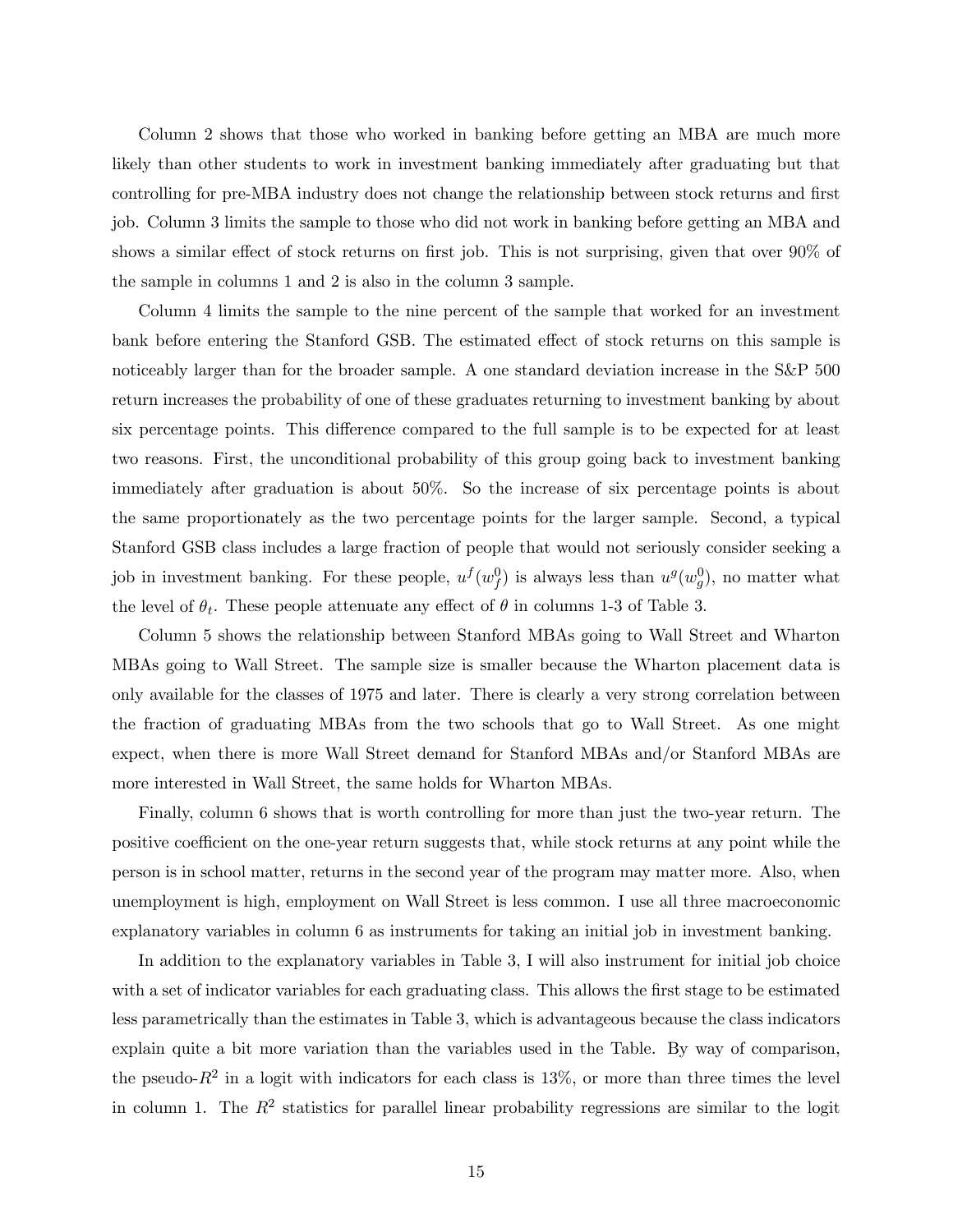pseudo- $R^2$ .

Given that the fraction of a class that goes to Wall Street fluctuates significantly from year to year, it might seem reasonable to think that there are important differences in the types of MBAs that go to Wall Street in good times and in bad times. Bull markets attract many extra students to Wall Street and one might expect these "marginal" graduates to be less interested in finance than those who go to Wall Street when times are leaner. That is, assuming bull markets raise all students' estimates of  $u^f(w_f^0)$ , both models 1 and 3 in Section 2 suggest that the marginal student for whom  $u^f(w_f^0)$  roughly equals  $u^g(w_g^0)$  will be less of a natural fit for a Wall Street career. To investigate this idea, I matched survey responses by members of the classes of 1984-1995 with the classes they took as students at Stanford GSB. Given that the available data only includes twelve years, the macroeconomic variation is not as great as one might hope and I will not present formal analyses. However, it appears that students who went to school during strong stock markets took more finance classes and that this is especially true among those who went on to be investment bankers. Finance enrollments dropped dramatically after the Fall of 1987 stock market crash. While the data do not allow a great deal of statistical precision, it is clearly NOT the case that those who went to Wall Street during the bull markets of the mid-1980's and early 1990's were less prepared for finance careers than those that went to Wall Street in the bear markets of 1988-1989 and 1993-1994.

In summary, stock returns while Stanford MBAs are in school has a statistically and economically significant effect on the likelihood that they work in investment banking immediately after graduating. That is, exogenous shocks affect the initial career choices of this sample. In the rest of the paper, I examine how long these shocks go on affecting the graduates and whether it has any effects on their incomes.

# 5 Initial Conditions and Long-Term Outcomes

#### 5.1 Persistence in Investment Banking

Figure 3 provides an initial look at how first job after MBA graduation is related to jobs held later. The graph shows the fraction of each graduating class that initially takes a job in investment banking and then what fraction of the class works in banking for up to ten years after graduation. As the graph shows, classes where a relatively large set of people go into banking still have a high fraction in banking at any given year over this first post-graduation decade. For example, among those classes where there was a substantial drop in people entering investment banking in the late 1980's after the crash of 1987, representation on Wall Street remained low over the entire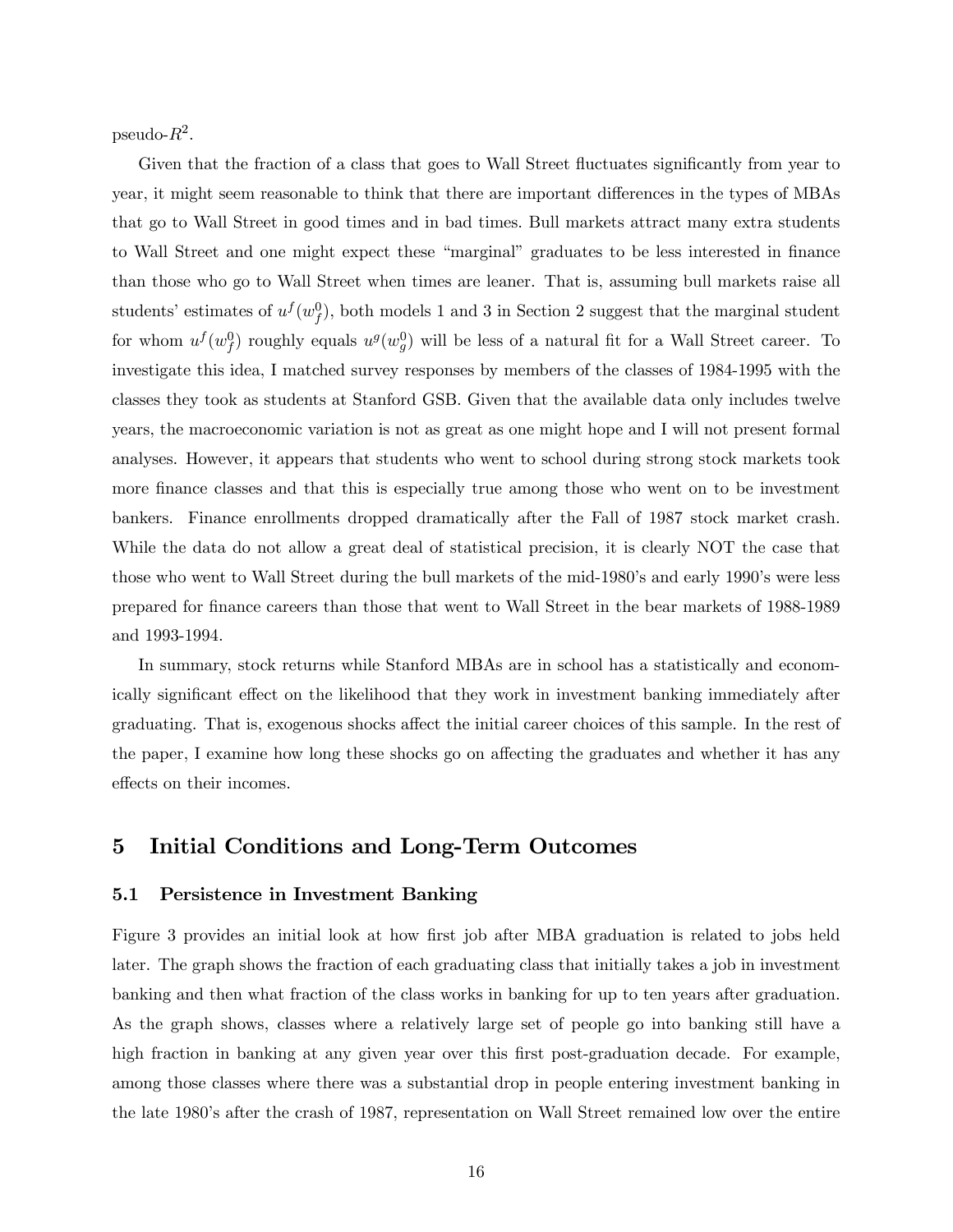

Figure 3: Fraction of Class in Investment Banking 1-10 Years After MBA

available sample. While this suggests that an exogenous shock has long-term effects on human capital investments and careers, I now consider this issue more formally.

I model MBA  $i$ 's industry as of year  $t$  by updating equation (1) to

$$
F_{it} = G(\theta_t, X_{it}, \Psi_i, F_i^0) \tag{2}
$$

where  $F_i^0$  is an indicator for whether the person worked in investment banking in the first year after graduation. OLS or a simple logit will not reveal the *causal* effect of  $F_i^0$  on  $F_{it}$  because an individual with an appropriate set of skills and/or tastes for a given industry will be more likely to both start in and eventually work in that industry.

However, to establish the basic relationship between initial and long-term investment bank employment that is predicted by all three models discussed in Section 2, I start by studying the relationships between long-term investment banking attachment, initial investment bank placement, and stock returns while in school. This provides a useful benchmark to compare with the IV estimates below and allows me to see how the basic relationship between initial and later employment  $(F_i^0 \text{ and } F_{it})$  varies with the state of the market at graduation  $(\theta_t)$ . I run OLS regressions where an observation is a person/year at least two and a half years after the person graduates from Stanford. The dependent variable is one if the person is an investment banker at the time of the observation and zero otherwise. Results are in Table 4.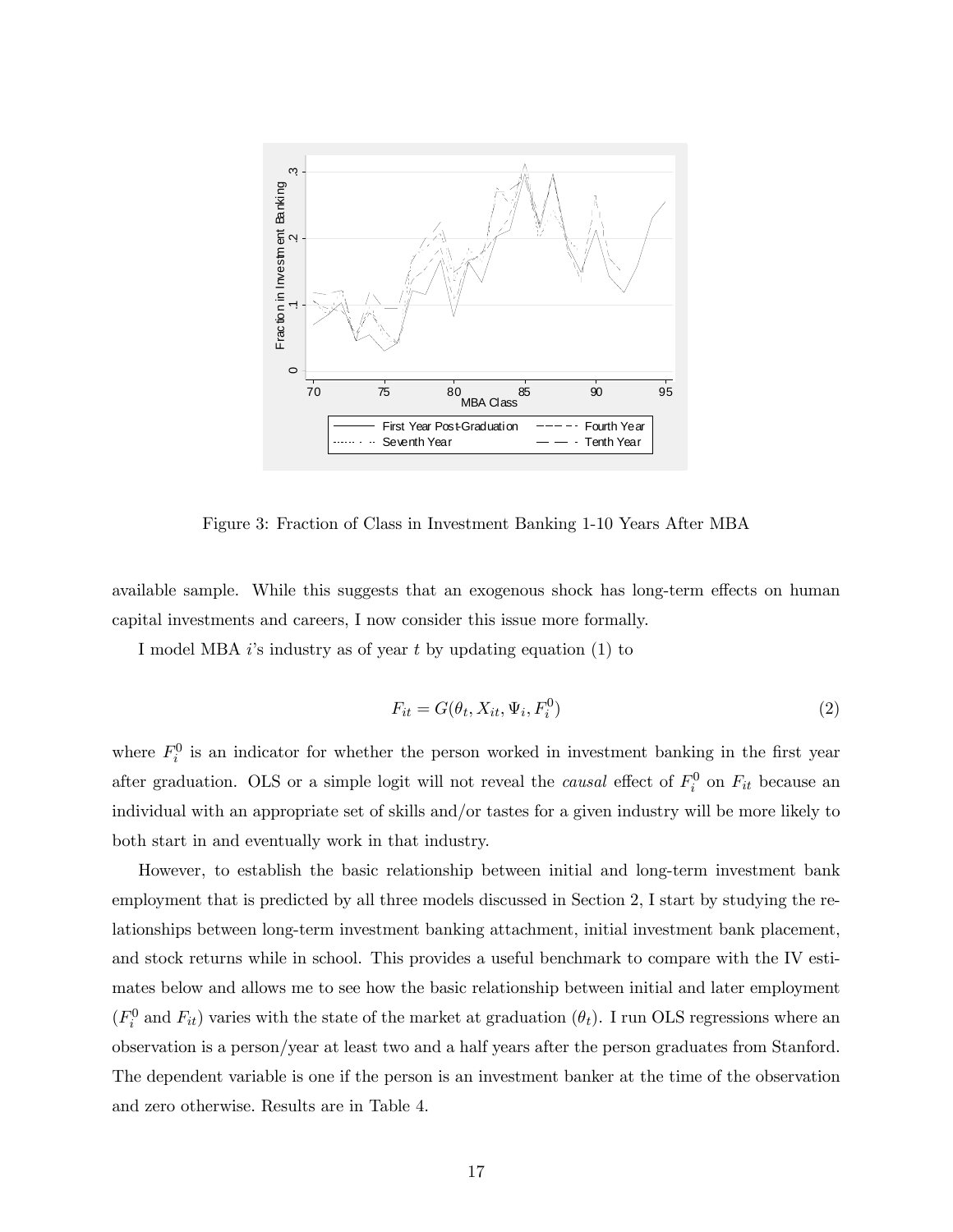|                               | $\left 1\right\rangle$ | $^{\prime}2)$ | $\left( 3\right)$ | $ 4\rangle$ |
|-------------------------------|------------------------|---------------|-------------------|-------------|
| Initially I-Bank              | 0.7881                 | 0.8072        | 0.7628            | 0.7764      |
|                               | (0.0157)               | (0.0279)      | (0.0242)          | (0.0227)    |
| <b>I-Bank Pre-MBA</b>         | 0.0454                 | 0.0607        | 0.0346            | 0.0257      |
|                               | (0.0178)               | (0.0176)      | (0.0450)          | (0.0486)    |
| State of Market at Graduation | All Years              | Bull          | Average           | Bear        |
| N (observations)              | 49,920                 | 21,087        | 10,641            | 18,192      |
| $N$ (people)                  | 3,313                  | 1,787         | 511               | 1,015       |

Table 4: Industry of Longer-Term Job. All columns are results of linear probability regressions. The dependent variable, which is based on a person's job as of the end of January in a year at least two and a half years after graduation from Stanford GSB, equals one if the person works in investment banking (including money management or venture capital.) "Initially I-Bank" equals one if the person was working in investment banking in the January after graduation. "I-Bank Pre-MBA" equals one if the person worked in investment banking before studying at Stanford GSB. "Bull" market indicates the two-year average annual return of the S&P 500 was greater than 13% while the person attended Stanford GSB. "Bear" market indicates annual return of less than 5%. Each regression includes indicator variables for gender, Black, Hispanic, Asian, year of observation, and years since graduation. Standard errors (in parentheses) are adjusted for any correlation within a graduating class.

As expected, there is a strong relationship between  $F_i^0$  and  $F_{it}$ . The probability that a person who starts in investment banking will work there in a later year is about eighty percentage points higher than someone who starts elsewhere. Controlling for starting in investment banking after business school, the relationship between working in investment banking before business school and working there later is small.

I repeat the analysis dividing the sample into groups that were in school when returns were above the sample average (bull markets), when returns were below an approximation of the risk free rate (bear markets), and other years (average markets.) The most noteworthy result in Table 4 is the consistency of the relationship between starting in investment banking and working there later. Columns (2)-(4) show that the eighty percentage point difference holds no matter what the conditions of the market when the person graduated. To the extent that there is any difference at all, it appears that those who go to Wall Street during bull markets are the most attached while the sorting model would predict the opposite. Combined with the suggestive evidence on finance class enrollments in the last section, this indicates that there is no evidence that bull markets attract less qualified or less interested candidates.

I now estimate the causal effect of starting in investment banking  $(F_i^0)$  on working there later  $(F_{it})$  by using instruments for  $F_i^0$ . I use either the macro variables from column 5 of Table 3 or a set of indicator variables for each graduating class. The macroeconomic proxies for demand for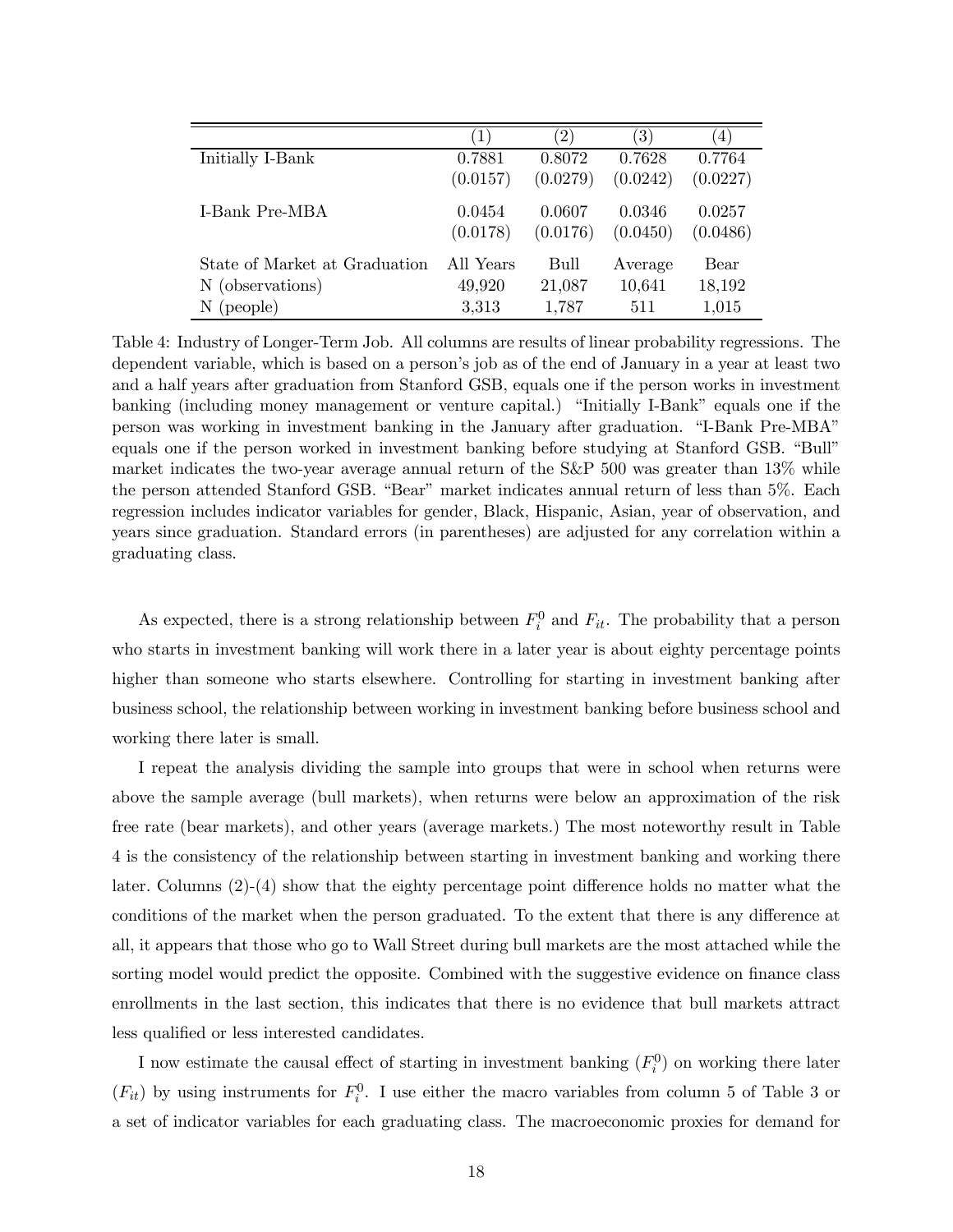new MBA's have the ideal features of valid instruments. The return on the S&P 500 and the unemployment rate affect initial placement of MBA's, as shown in Table 3, but I see no reason they would affect where they work later except through the effect on initial placement.

As mentioned above, year indicators are more powerful instruments. If this is because the class indicators are more flexible and direct measures of demand for MBAs in a given year, then they constitute a valuable instrument. That is, if classes of Stanford MBAs are generally similar in skills and interests, at least controlling for pre-MBA industry, then the class indicators are valid instruments because they capture differences in career prospects and demand by employment sector. However, if there are important differences from year to year in the types of people admitted to Stanford, then this may not be a valid approach. The fact that all the MBA results are not generally sensitive to controlling for pre-MBA experience and that the results are generally similar (though less precisely estimated) when using stock return and unemployment as instruments is somewhat comforting, but it is still important to bear in mind the underlying assumptions when using the class indicators as instruments.

I also use the fraction of MBAs graduating from the University of Pennsylvania's Wharton School that went into investment banking as an instrument. This gets around some of the potential problems with using class indicators as instruments, while hopefully capturing supply and demand features of the MBA/investment bank match in a given year that are not captured by the macroeconomic variables. Unless Wharton and Stanford changed their admissions and recruiting policies in a similar way or the types of people that applied to top MBA programs changed systematically (neither of which is impossible), initial Wharton placement should be correlated with initial Stanford placement but not longer-term Stanford career choice. Because the Wharton information is only available after the class of 1973, the sample size is reduced when using this instrument.

Two-stage least squares (that is, linear probability with instrumental variables) estimates of equation (2) with instruments for  $F_i^0$  are displayed in Table 5.<sup>11</sup> Panel A uses the two S&P returns and unemployment as instruments for first job after graduation. Column 1, which includes all available person/years, shows that a person who takes a job on Wall Street upon graduation has about a 50% higher probability of working on Wall Street in a later year than someone whose first job is elsewhere. Column 2 shows that controlling for pre-MBA experience makes the effect of initial Wall Street employment statistically insignificant, though the coefficient is also not statistically different from the coefficient in Column 1.

Columns 3 and 4 of Panel A show that the effect is more precisely estimated, and stronger, for

 $11$  The linear probability specification is relatively simple to implement and keeps the interpretation straight-forward. Angrist (2001) argues that linear probability is an appropriate empirical approach in contexts such as this.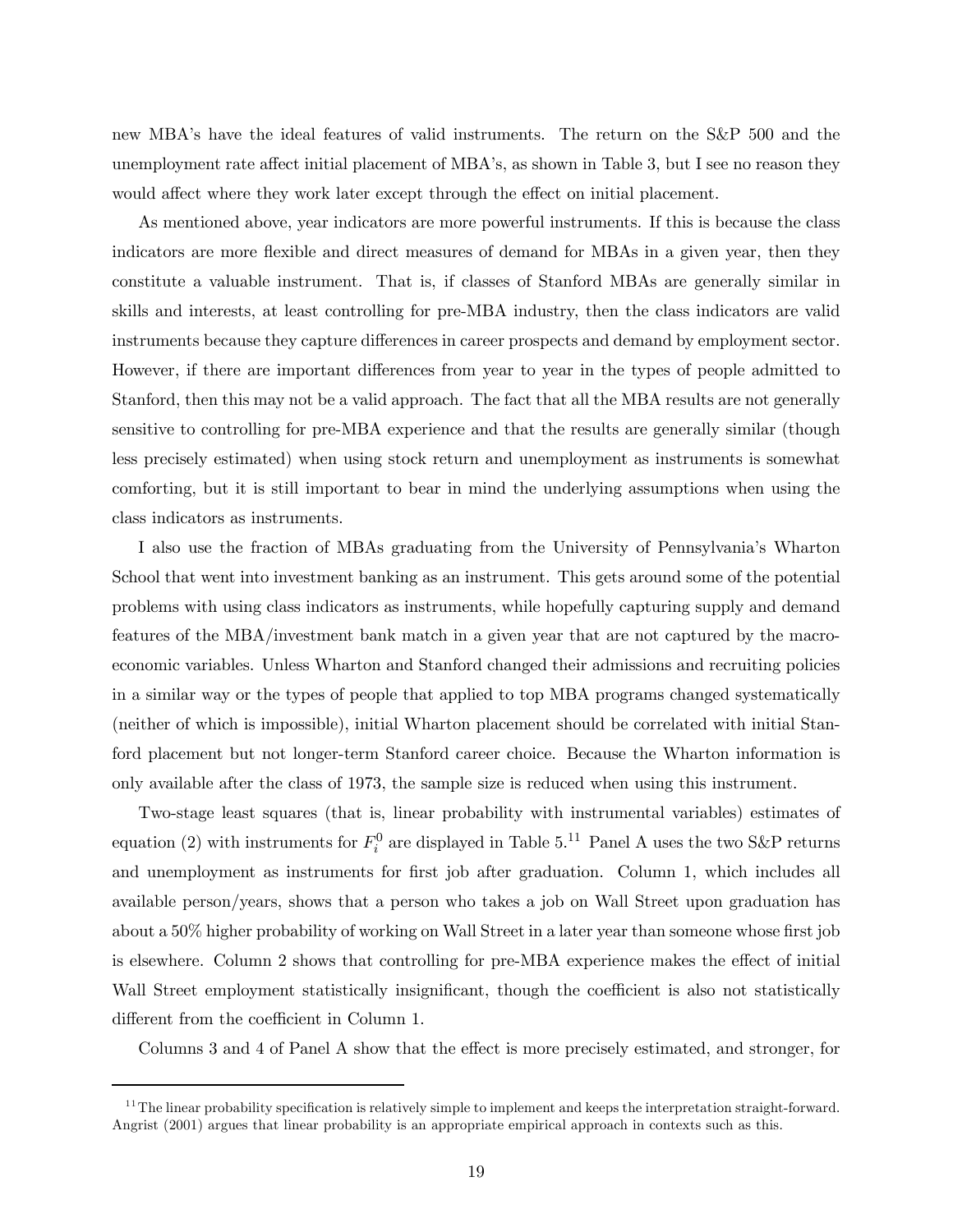|                                        | (1)      | (2)      | $\overline{(3)}$ | (4)      |  |  |  |  |
|----------------------------------------|----------|----------|------------------|----------|--|--|--|--|
| Panel A: Macro Instruments             |          |          |                  |          |  |  |  |  |
| Initially I-Bank                       | 0.4982   | 0.4166   | 0.3299           | 0.7819   |  |  |  |  |
|                                        | (0.2411) | (0.2879) | (0.4402)         | (0.1400) |  |  |  |  |
| I-Bank Pre-MBA                         |          | 0.2081   | Dropped          | Others   |  |  |  |  |
|                                        |          | (0.1359) |                  | Dropped  |  |  |  |  |
| N (observations)                       | 49,920   | 49,920   | 47,860           | 2,060    |  |  |  |  |
| $N$ (people)                           | 3,313    | 3,313    | 3,052            | 261      |  |  |  |  |
|                                        |          |          |                  |          |  |  |  |  |
| Panel B: Wharton and Macro Instruments |          |          |                  |          |  |  |  |  |
| Initially I-Bank                       | 0.8669   | 0.8793   | 0.9228           | 0.8295   |  |  |  |  |
|                                        | (0.1164) | (0.1348) | (0.1913)         | (0.1146) |  |  |  |  |
| I-Bank Pre-MBA                         |          | 0.0295   | Dropped          | Others   |  |  |  |  |
|                                        |          | (0.0576) |                  | Dropped  |  |  |  |  |
| N (observations)                       | 18,658   | 18,658   | 17,229           | 1,429    |  |  |  |  |
| $N$ (people)                           | 2,101    | 2,101    | 1,865            | 236      |  |  |  |  |
|                                        |          |          |                  |          |  |  |  |  |
| Panel C: Class Instruments             |          |          |                  |          |  |  |  |  |
| Initially I-Bank                       | 0.7751   | 0.7959   | 0.8372           | 0.9654   |  |  |  |  |
|                                        | (0.0777) | (0.0771) | (0.0941)         | (0.0537) |  |  |  |  |
| I-Bank Pre-MBA                         |          | 0.0420   | Dropped          | Others   |  |  |  |  |
|                                        |          | (0.0396) |                  | Dropped  |  |  |  |  |
| N (observations)                       | 49,920   | 49,920   | 47,860           | 2,060    |  |  |  |  |
| $N$ (people)                           | 3,313    | 3,313    | 3,052            | 261      |  |  |  |  |

Table 5: Industry of Longer-Term Job. All results are based on two-stage least squares linear probability regressions. The dependent variable, which is based on a person's job as of the end of January in a year at least two and a half years after graduation from Stanford GSB, equals one if the person works in investment banking (including money management or venture capital.) "Initially I-Bank" equals one if the person was working in investment banking in the January after graduation. "I-Bank Pre-MBA" equals one if the person worked in investment banking before studying at Stanford GSB. "Macro" instruments for "Initially I-Bank", which are all measured as of time of MBA graduation, are 1-year and 2-year S&P return, and the national unemployment rate. "Class" instruments is a set of graduating year indicator variables. "Wharton" instrument is the fraction of new Wharton graduates that took investment banking jobs in the year the Stanford MBA graduated. It is only available for the class of 1975 and later, so the sample size is smaller. Standard errors (in parentheses) are adjusted for any correlation within a graduating class.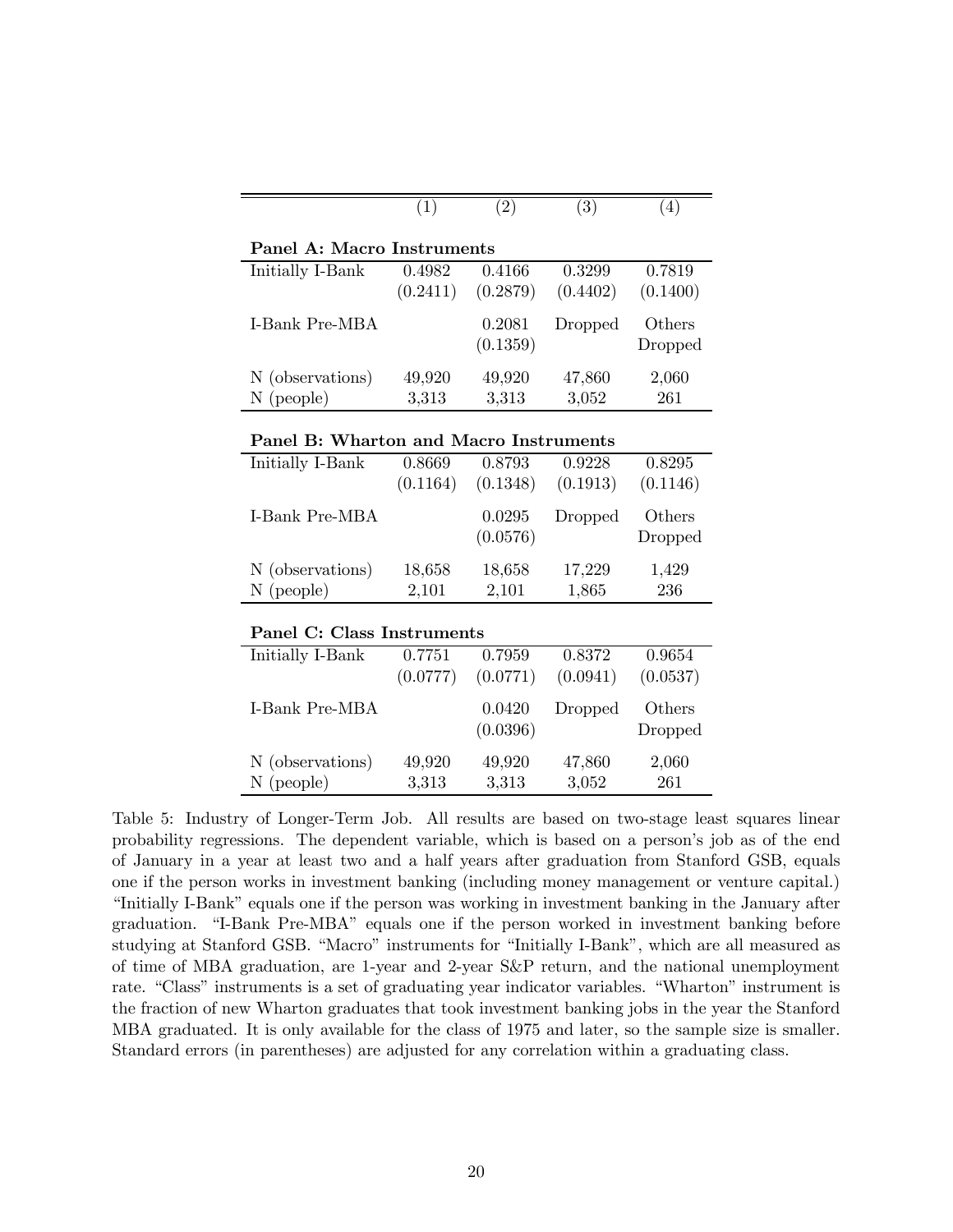those who worked on Wall Street before studying at Stanford than on the rest of the sample. For the pre-MBA Wall Street sample, returning to Wall Street right after going to Stanford makes the person 78% more likely to work there in any given later year. For the non-Wall Street pre-MBA sample, the estimated coefficient is still fairly large, but it is very imprecisely estimated. Overall, Panel A indicates that there is a strong causal effect of initial Wall Street employment on longerterm Wall Street employment and that this effect is focused on the subset of the class that worked on Wall Street before getting an MBA.

Panel B repeats the analysis adding the Wharton placement instrument for first jobs. This makes the estimates in Panel B more precise than those that use only the macroeconomic instruments. Though the coefficients are somewhat higher than in Panel A, the economic conclusions are unchanged. However, if Wharton placement is a valid instrument, the causal effect of initial investment bank employment on later investment bank employment is strongly significant for the sample as a whole and both subsamples. Finally, Panel C shows the results when using the class indicators as instruments. The coefficients and significance levels are very similar to the Panel B results.

Overall, Table 5 provides strong evidence that getting a job in investment banking has a strong causal effect of working in investment banking later among the subset of MBAs that has already shown an interest in working on Wall Street. The effect for the rest of the class ranges anywhere from zero to the same as for the pre-MBA investment bankers, depending on one's confidence in using Wharton's placement or the class indicator variables to instrument for taking an initial Wall Street job.

While Table 5 makes it clear that initial placement in investment banking is sticky, the effects in the table are averaged over all career years for the sample. To see how this effect varies over time, I ran a series of IV regressions similar to those in column 1 of Table 5 with each regression limiting the sample to person/years a specific number of years after graduation. Figure 4 graphs the IV coefficient on the "Initially I-Bank" variable for each year. For example, when running the same regression as in Column 1 of Panel A of Table 5, but limiting the sample to person/year observations as of the fourth January after a given person receives his MBA, the coefficient is 0.726 and the 95% confidence interval for this coefficient spans from 0.488 to 0.963. Given the nature of the sample, the sample size gets smaller as the number of years since graduation increases. Therefore, the estimates get less precise moving to the right on the Figure. However, the figure makes clear that, for the first decade or more after graduation, those who go from Stanford to Wall Street are much more likely to work there than those who start in another industry. The coefficients for years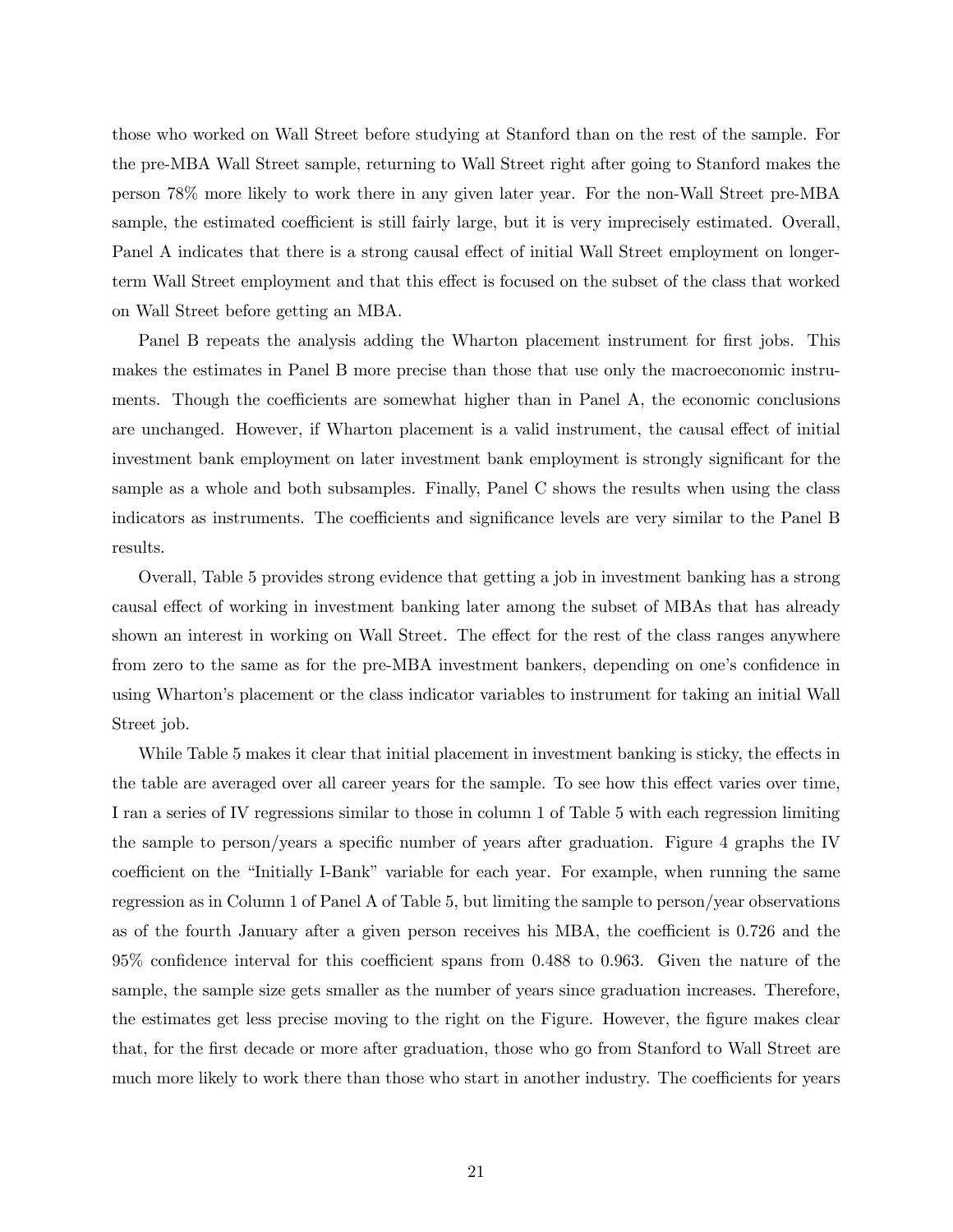

Figure 4: Year-by-Year IV Estimates of Effect of Initial I-Bank Placement on I-Bank Employment

twelve and higher are quite similar (all are at least 0.4 and most are near one), but noisy.<sup>12</sup>

The overall message from Tables 3 and 5, as well as Figure 4, is clear. Stock market returns while Stanford MBAs are in school have an important effect on whether or not many of them go from Stanford to a job on Wall Street. If they do go to Wall Street, even for "random" reasons driven by stock market conditions, they are much more likely to work there at any given point later in their careers than if they do not go to Wall Street. While people move in and out of investment banking after they enter the labor force, where they start matters a great deal. It appears that this effect is stronger for those most likely to be interested in working on Wall Street (that is, those who worked there before going to Stanford.)

#### 5.2 Interpretation

The key empirical results so far can be summarized as follows. High stock returns while an MBA is in school have a sizeable effect on the likelihood that the MBA will go to Wall Street upon graduation. MBAs who start their career on Wall Street are more likely to work there later on.

 $12$  Graphs similar to Figure 4, but based on regressions with Wharton placement or class indicators as instruments, generally have coefficients that are closer to one and precisely estimated.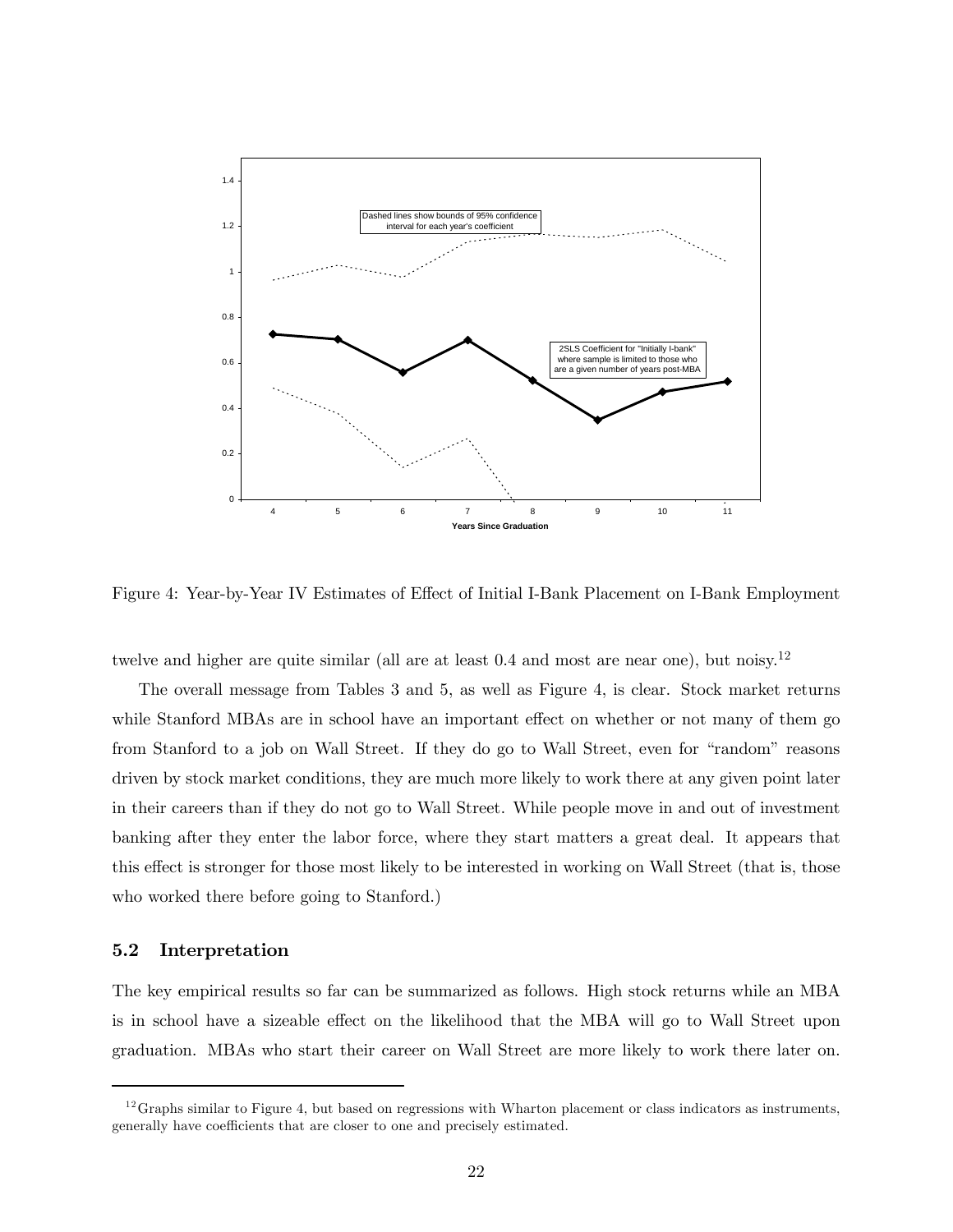This relationship does not vary with the state of the market at graduation, so those who go to Wall Street during bull markets are not less attached to Wall Street than those who go during bear markets. The relationship is causal, in that those who go to Wall Street right after graduation are more likely to work there later *because they started their careers on Wall Street*. The relationship is particularly strong (or at least particularly precisely estimated) for those who have already shown an interest in finance by working on Wall Street before pursuing an MBA.

The combination of these results suggests that the pool of potential investment bankers in a typical Stanford MBA is relatively homogeneous and that those who go to Wall Street make important finance-specific investments. That is, the patterns in the data most closely match "Model 2" presented in Section 2. The data are consistent with a labor market where a large number of Stanford MBAs could be successful investment bankers, Wall Street firms demand more people when the stock market is doing well, and the wage difference between investment banking and other jobs is a compensating differential that roughly offsets the unpleasant parts of being an investment banker. This would explain the findings that the relationship between initially working on Wall Street and working there later is not dependent on the state of the stock market when MBAs graduate and that MBAs who go to Wall Street during bull markets are no less interested or successful in finance-related MBA classes than those who go during bear markets. That is, I found no evidence that the lucrative offers during bull markets attract those who are less able or less interested in investment banking to start their careers on Wall Street.

Given the causal relationship between initial Wall Street jobs and long-term Wall Street jobs, the patterns in the data also indicate that Stanford MBAs build up significant "task-specific human capital" (as in Gibbons and Waldman (2006)) while in school and very quickly after leaving school. That is, people who go to school during bull markets invest in finance classes at Stanford and in valuable on-the-job training shortly after graduation. This increases the wage differential they enjoy in banking relative to other fields and may also lower some of the disutility of investment banking work. This model is supported by the informal analysis of classes discussed in Section 4. It appears that students who were at Stanford during bull markets built finance-specific human capital that got them started in finance careers. The long-term career results in Section 5 suggest that they continued building finance-related human capital upon starting work on Wall Street.

The fact that first jobs are so closely related to macroeconomic conditions appears, at first inspection, to also be consistent with a simple signaling story ("Model 1" in Section 2.) In that model, there are two types of people (bankers and non-bankers) that are interested in starting their careers in investment banking — one because they are good at the work and one because they like the money. Bear markets separate the two types during the job application process while bull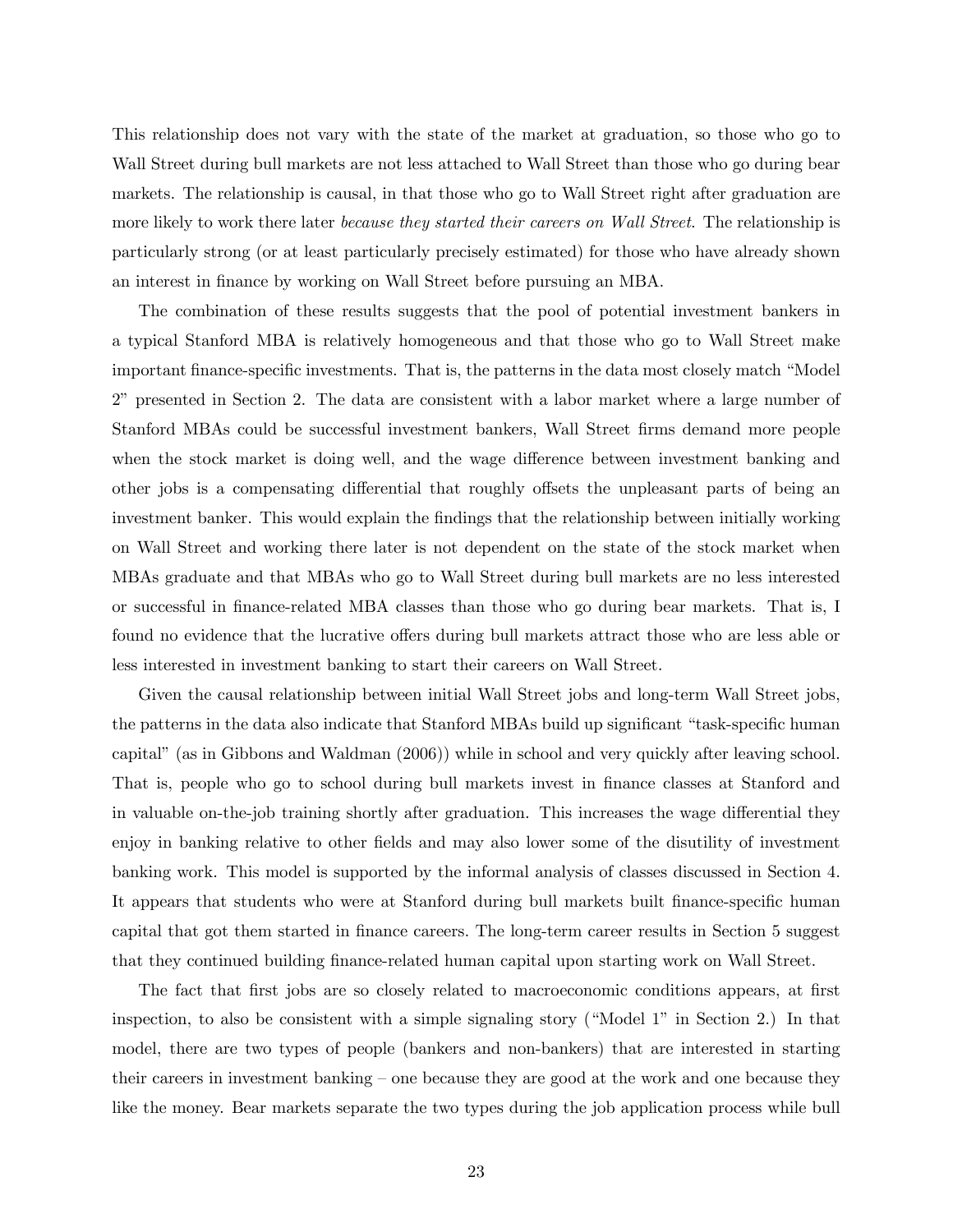markets force investment banks to sort between the two types after hiring them. This model would imply that stickiness in banking should be stronger for new MBAs hired in lean times, rather than in good times. In an extreme form where there are only two types of MBAs, there would be no causal effect of first jobs in banking on later employment in that sector. It also implies that those MBAs who go to Wall Street when times are good should be less interested in finance, which might show up by their taking fewer finance classes at Stanford. Given that there is a causal link between first jobs on Wall Street and later jobs there, that stickiness in banking is not related to conditions when MBAs are in school, and that the larger group that goes to Wall Street during bull markets takes more finance classes, this model is not consistent with the data.

The findings are also not consistent with a hybrid model ("Model 3" in Section 2) where investment banks value finance-specific investments but also focus on MBAs who are most suited to work on Wall Street. As I discussed above, such a model would lead to a causal link between initial Wall Street jobs and later Wall Street employment. However, it would also lead to the average Wall Street hire during bull markets being less interested and attached to banking than the average bear market hire. This is simply not consistent with the findings. So, while there is surely some heterogeneity in a typical Stanford MBA class in how well they fit in investment banking, there appears to be a sufficient supply of those who are able and interested in the field to meet the banks' demand without compromising significantly in terms of "fit."

It appears that a different form of sorting and hybrid model may explain the patterns in the data. The data are consistent with the following slightly more specific version of "Model 2." Suppose there are two types of MBAs — those who have an interest in finance and those who do not. The finance-disposed group is largely indifferent between finance and other opportunities when starting their careers. Given sufficiently strong beliefs about Wall Street conditions, they will start their careers in finance and they will make finance-specific investments while at Stanford and shortly thereafter. This group of homogeneous MBAs includes those who worked in finance before getting MBAs and some unobservable subset of the rest of the class. This variant of the model with homogeneous workers that make finance-specific investments is consistent with all the findings above, including the fact that all results are somewhat stronger for those who worked in finance before getting MBAs.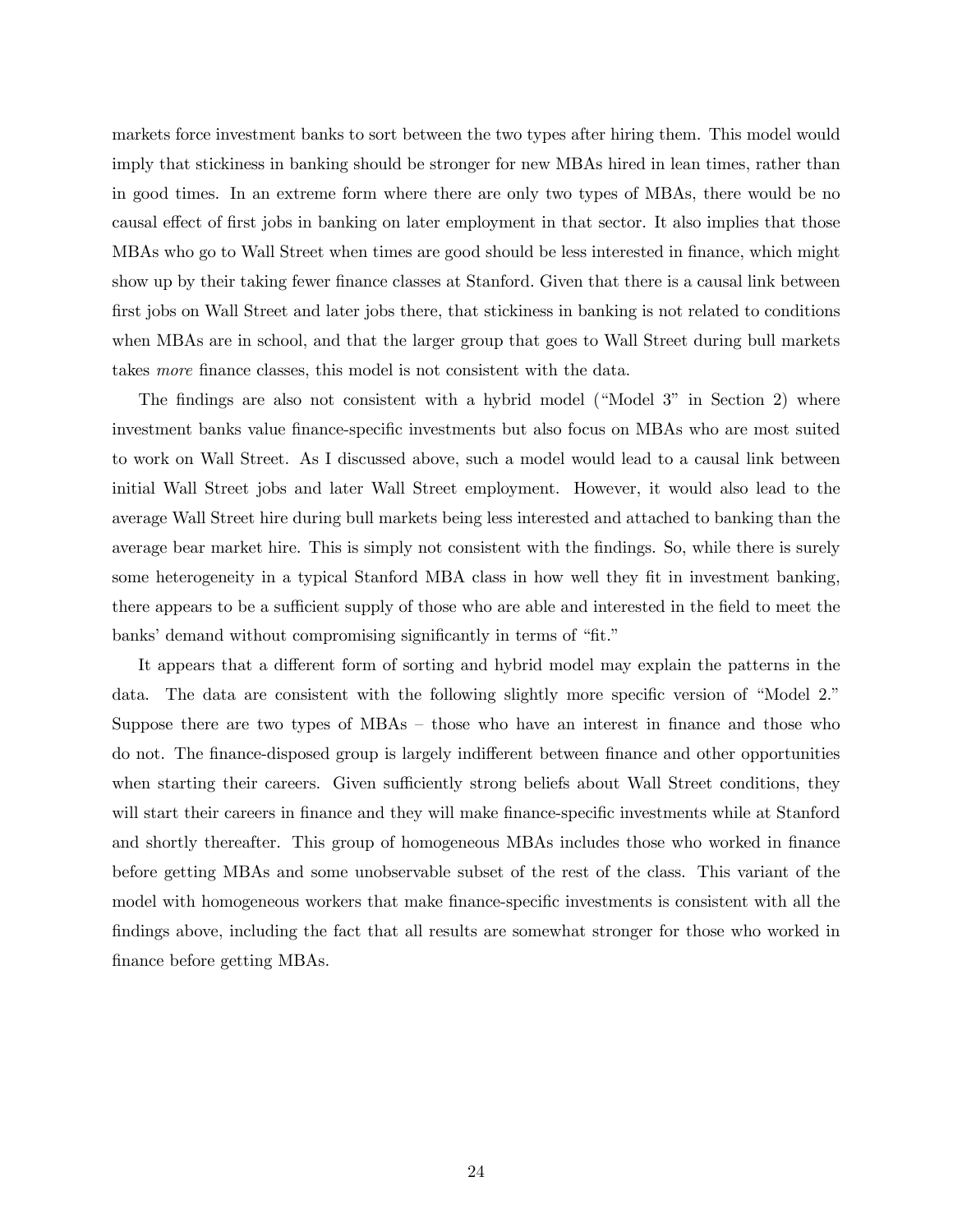### 6 Measuring The Financial Impact

#### 6.1 What Would They Do if Not Investment Banking?

Stock market conditions at graduation lead to careers on Wall Street. But, in order to estimate the financial ramifications of this effect, I need to make assumptions about what these people would have done if they had not gone to work on Wall Street. I address that issue in this section by looking at the effect of initial placement in investment banking on the probability of working in other industries in the longer term. To do this, I change equation (2) to

$$
T_{it} = G(\theta_t, X_{it}, \Psi_i, F_i^0) \tag{3}
$$

where  $T_{it}$  is an indicator for whether the person works in some other industry in year t. By the same logic as in the last section, I cannot use OLS or a standard logit to estimate (3) because unobserved ability and taste factors  $(\Psi)$  are likely to be correlated with whether the person first goes to Wall Street and whether or not he works in another industry later on. I therefore use the same instruments as in the last section.

Table 6 displays results where T is an indicator for being an entrepreneur (that is, working at a firm that he founded) or working in the management consulting industry. I should note that the results here need to be interpreted cautiously because these are the two outcome variables where I found a relationship with initially being an investment banker. I found no such relationship for working in high technology or working for a large manufacturing firm. One interpretation of this is that the "additional" investment bankers were more likely to become entrepreneurs or consultants than to work in these other areas. But another possibility is that, by looking at a bunch of possible outcomes, some are likely to appear to have a significant relationship with initial investment banking placement. While I therefore prefer to cautiously interpret the evidence here as only suggestive, choosing between these interpretations will be important when analyzing the effects of initial job on income in the next section.

Columns 1 and 2 show that there is some evidence that initial jobs on Wall Street lead GSB graduates to start fewer businesses. The coefficients are strongly negative for both sets of instruments, but only significantly so with the class indicators. If the class indicators are valid instruments, it suggests that starting in investment banking lowers the probability of being an entrepreneur by about 22%. The consulting estimates (columns 3 and 4) are somewhat more consistent across the two specifications and the estimates are of a similar magnitude to the entrepreneur estimates. Overall, Table 6 provides suggestive evidence that the Wall Street careers generated by stock returns while students attend Stanford come at the expense of careers as consultants and as entrepreneurs.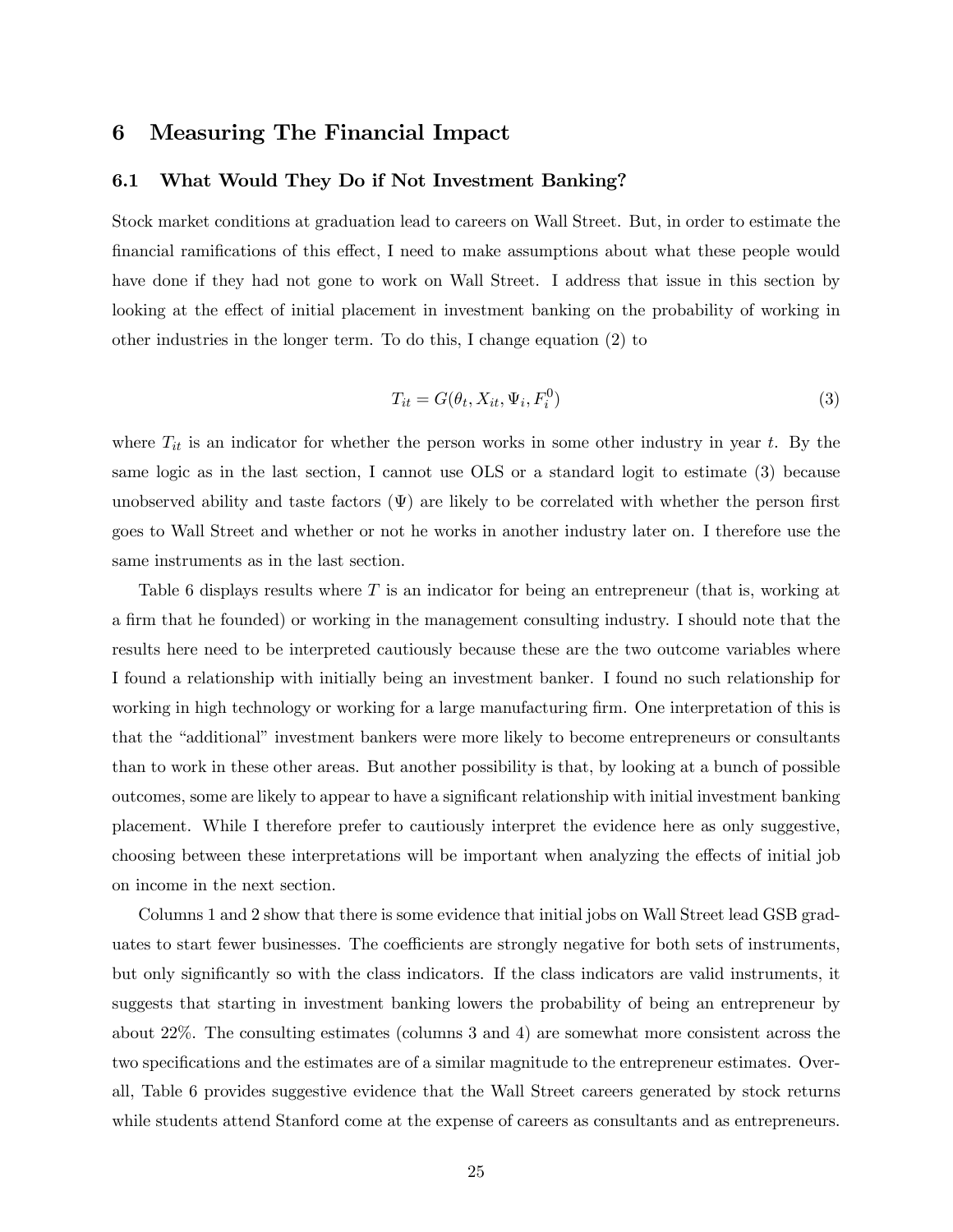| Dependent Variable Founder Founder Consultant Consultant |           |           |           |           |
|----------------------------------------------------------|-----------|-----------|-----------|-----------|
|                                                          | (1)       | (2)       | (3)       | (4)       |
| Initially I-Bank                                         | $-0.6313$ | $-0.2150$ | $-0.3162$ | $-0.2641$ |
|                                                          | (0.6047)  | (0.0970)  | (0.4961)  | (0.1163)  |
| Instruments                                              | Macro     | Class     | Macro     | Class     |

Table 6: Industry of Longer-Term Job. All columns are results of two-stage least squares linear probability regressions. Observations are based on a person's job as of the end of January at least two and a half years after graduation from Stanford GSB. "Initially I-Bank" equals one if the person was working in investment banking (including money management or venture capital) in the January after graduation. "Founder" equals one if the person founded the company where he/she works at the time of the observation. "Consult" equals one if the person works for a management consulting firm. "Macro" instruments for "Initially I-Bank", which are all measured as of time of MBA graduation, are 1-year and 2-year S&P return, and the national unemployment rate, while "class" instruments is a set of graduating year indicator variables. Each regression includes 49,920 observations from 3,313 different people. Standard errors (in parentheses) are adjusted for any correlation within a graduating class.

#### 6.2 How Much Wealth is Transferred by Initial Conditions?

I now turn to the question of how much money is involved in the random movement of MBAs in and out of investment banking careers. As mentioned above, the data are not perfect for this purpose. Because people only report beginning and ending salary for each job, I cannot directly estimate the effects on an individual of starting on Wall Street by fitting wage regression equivalents of equation (2). However, because respondents provided income information as of the date of the survey, I can use this cross-section to estimate wage profiles in investment banking and other fields over the course of MBA careers. I then discount these profiles over various career lengths to estimate the lifetime labor income gained by those who become investment bankers.

I first break the sample into four sectors — investment bankers, consultants, entrepreneurs (those who founded a non-investment-banking business at which they work), and other. I also divide the sample into groups based on the number of years since graduation at the time of the survey. Combining these divisions, I create sector/years-since-graduation cells and calculate the average wage in each cell. Each sector's average wages for years one through fifteen after graduation are displayed in Figure 5.<sup>13</sup> Two clear patterns emerge. First, investment bankers earn a substantial premium to the other groups throughout the first fifteen years after graduation. Second, management consultants

<sup>&</sup>lt;sup>13</sup>The average wage in each cell is estimated imprecisely because of the small numbers of people in some categories. To smooth out some of this imprecision, the graph actually plots, for each cell, the average salary for that cell, the cell from the same sector with one more year since graduation, and the cell from the same sector with one fewer year since graduation. For the first year, I average the cell and the second year cell.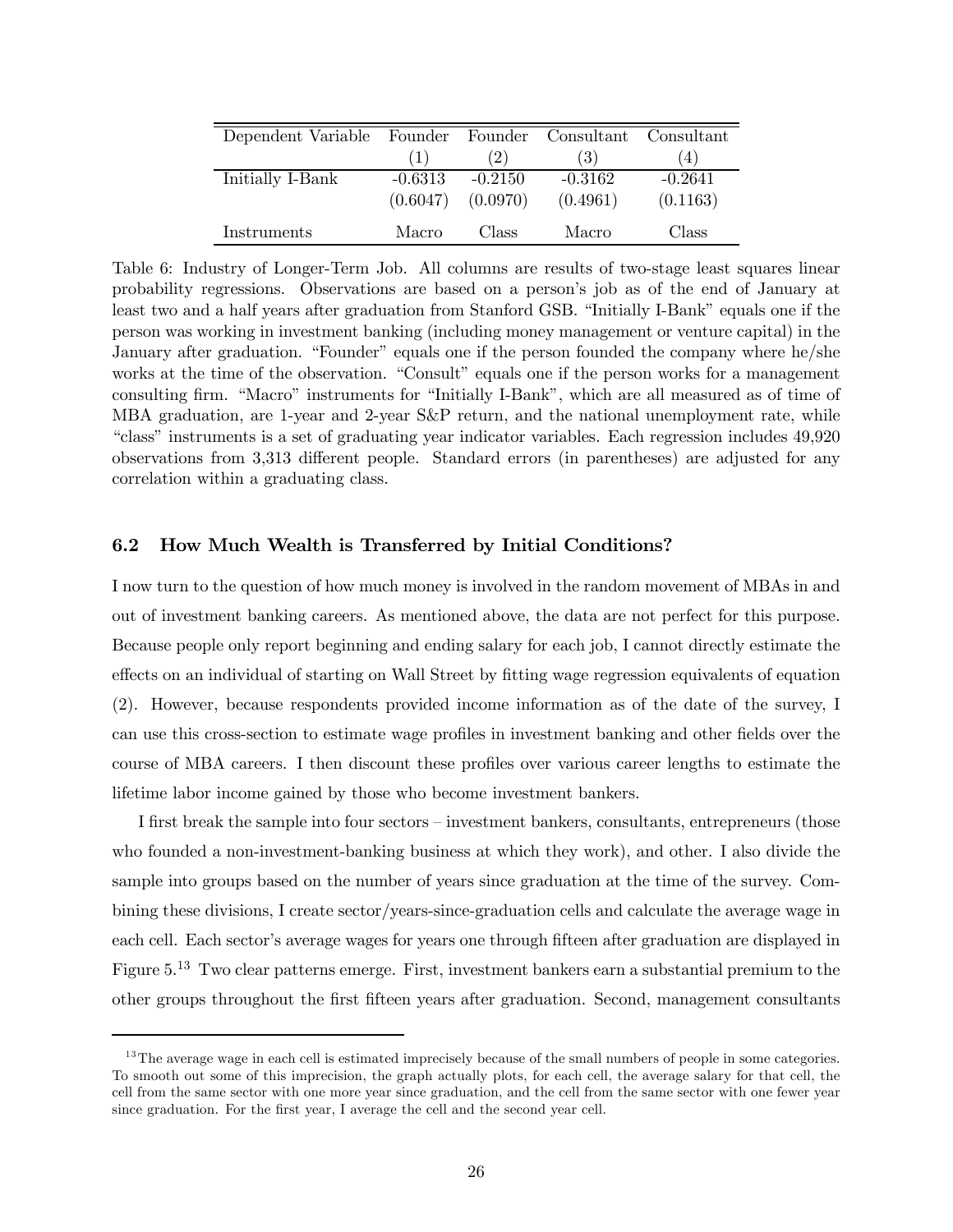

Figure 5: Career Wage Profiles by Type of Job

earn a premium over others, but not as much as investment bankers.

The income difference that I want to calculate, however, is not the simple difference between an investment banker at a given point in his career and someone at a similar point in a career in another field. I want to estimate the effect of starting in investment banking. Therefore, I calculate the expected income in career year  $t$  for a person who starts his career in investment banking as

$$
E(w_{F_0t}) = \Pr(F_t|F_0)w_{Ft} + (1 - \Pr(F_t|F_0))w_{Gt}
$$
\n(4)

where  $w_{Ft}$  and  $w_{Gt}$  are expected income in career year t in investment banking and an alternative job, respectively, and  $Pr(F_t|F_0)$  is the probability the person will be in investment banking in year t, conditional on starting in investment banking.  $Pr(F_t|F_0)$  for a given t is the yearly coefficient from estimating equation (2), as displayed in Figure 4.

To summarize the underlying logic, I generate expected year-by-year income levels for MBAs who become management consultants, entrepreneurs, or any other non-investment-banker based on the cross-section of wages as of the time of the survey. I generate expected year-by-year income levels for MBAs that start as investment bankers by taking the weighted average of the investment banker income and income in the other jobs. The weights for this calculation are based on the estimated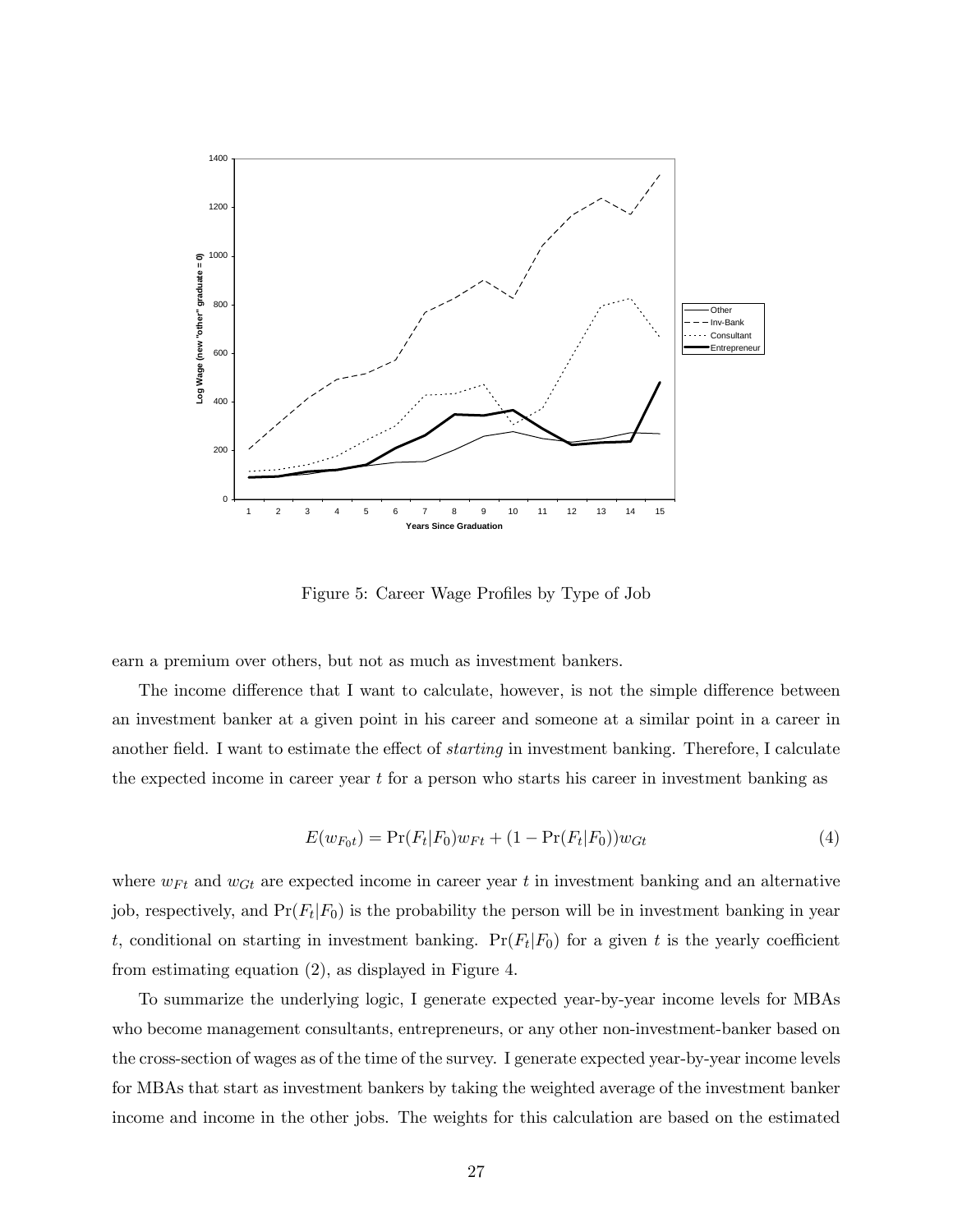|                                                                 | (1)              | $\left( 2\right)$ | $\left( 3\right)$ |
|-----------------------------------------------------------------|------------------|-------------------|-------------------|
| Alternative Job                                                 | $\mathrm{Other}$ | Consult           | Entrepreneur      |
| Wage Difference Estimates:                                      |                  |                   |                   |
| Year 1 Wage Diff. $(\$000)$                                     | \$97.5           | \$71.2            | \$114.9           |
| Year 1 Wage Diff. $(\%)$                                        | 115.4%           | $64.3\%$          | 170.1%            |
| Year 7 Wage Diff. $(\$000)$                                     | \$504.0          | \$308.1           | \$321.6           |
| Year 7 Wage Diff. $(\%)$                                        | 331.6%           | 88.6%             | 96.2%             |
| Year 15 Wage Diff. $(\$000)$                                    | \$937.2          | \$578.4           | \$1,014.5         |
| Year 15 Wage Diff. $(\%)$                                       | 327.4%           | 89.7%             | 485.6%            |
| Lifetime Income Difference Estimates (Discount Rate $= 5\%$ ):  |                  |                   |                   |
| 10 Year Difference (\$000)                                      | \$2,095          | \$1,176           | \$1,774           |
| 10 Year Difference $(\%)$                                       | $169.1\%$        | $54.5\%$          | 113.8%            |
| 20 Year Difference (\$000)                                      | \$4,895          | \$2,508           | \$4,195           |
| 20 Year Difference $(\%)$                                       | 196.0%           | $51.3\%$          | 131.1%            |
| Lifetime Income Difference Estimates (Discount Rate $= 10\%$ ): |                  |                   |                   |
| 10 Year Difference (\$000)                                      | \$1,704          | \$1,000           | \$1,471           |
| 10 Year Difference $(\%)$                                       | 174.5%           | $59.5\%$          | 121.6%            |
| 20 Year Difference (\$000)                                      | $\$3,177$        | \$1,689           | \$2,754           |
| 20 Year Difference $(\%)$                                       | 194.8%           | 54.1%             | 134.2%            |

Table 7: Income Differences Between Investment Bankers and Others. All calculations are based on salary averages for sector and years since graduation from the cross-section of 2,598 survey respondents. Investment banker wage estimates are adjusted for the likelihood that they will still be investment bankers at each year after graduation. See text for details.

causal effect of still being an investment banker in year  $t$  if the person went into investment banking right after getting his MBA at Stanford.

Based on this process for estimating experience/wage profiles in each of the four types of jobs, Table 7 presents estimates of the pay differences between investment banking and other jobs at various points in a person's career. It also shows the cumulative present value of the income difference between investment banking and other jobs over the first ten and twenty years after graduation, assuming either a 5% or 10% discount rate on future income. While the wage difference between fields and over a career profile will surely change over time, these estimates are what a new graduate might expect in 1996 looking forward.

The first few rows of Table 7 show the individual year expected wage differences between someone who starts as an investment banker and someone who works continuously in one of the other areas. These estimates vary from a 64% difference between investment bankers and consultants right after graduation to cases where the investment banker can expect to earn three to six times what people in the other groups can expect. For example, members of the "other" category earn an average of \$286K after fifteen years while someone who starts as an investment banker can expect to earn \$1.2 million at that point. At this same point, investment bankers can expect to earn almost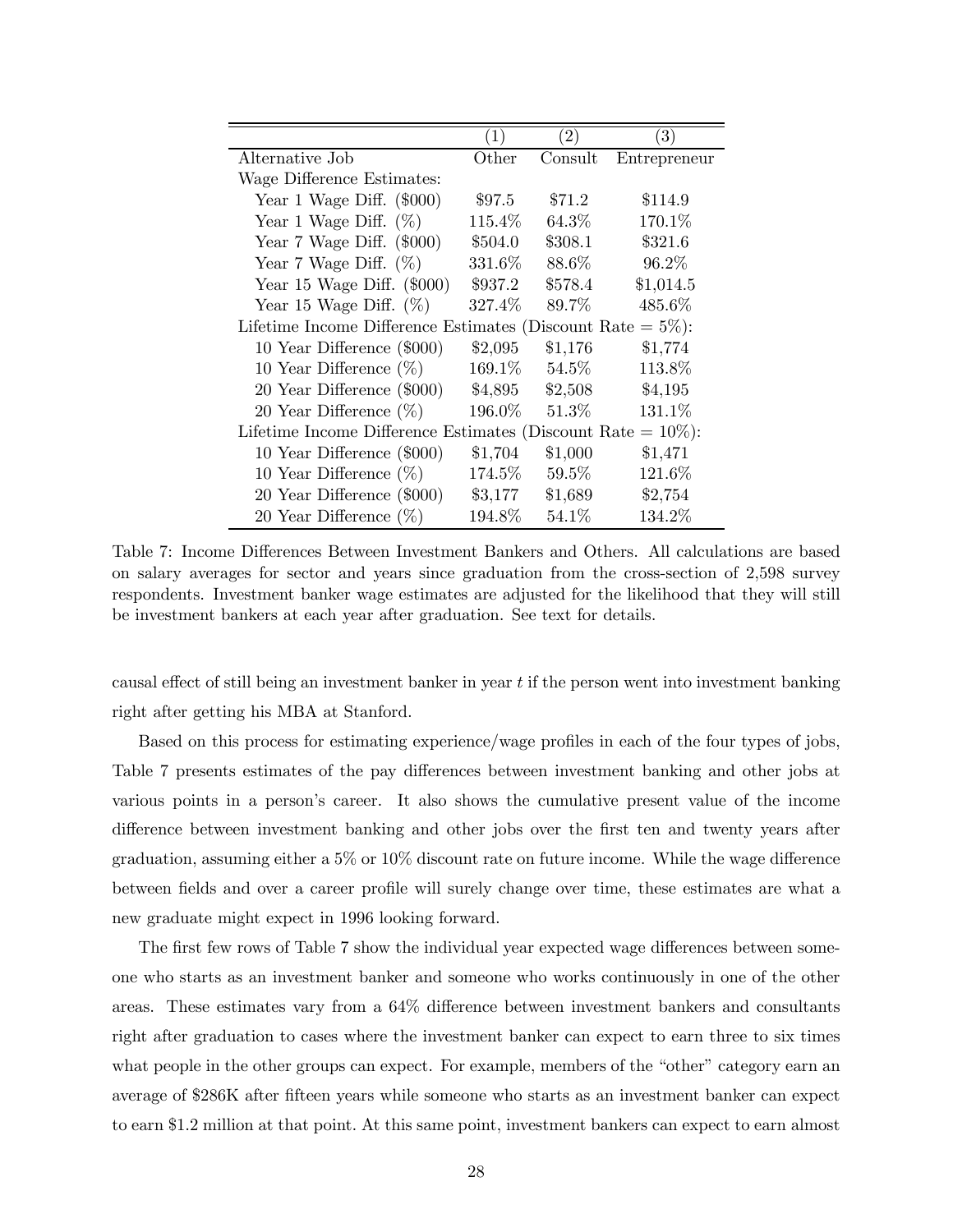double the \$645K earned by management consultants.

Discounting these figures over a ten or twenty year career leads to substantial absolute income differences for investment bankers relative to other fields. The smallest estimate of the investment banker premium is about 50% (for an investment banker who otherwise would have been a consultant and considers a twenty-year horizon.) The difference between investment bankers and others is at least 150% and can reach several million dollars in present value. Relative to entrepreneurs, the differences are up to \$5 million in present value over twenty years. These estimates suggest that substantial amounts of wealth, both in absolute dollars and as a percentage of lifetime earnings, can be moved from or to a given MBA by uncontrollable macroeconomic factors while people attend business school.

As a final calculation, I consider how much total discounted lifetime income one whole class of MBAs can expect to earn relative to another based solely on stock return differences while they attend school. A one standard deviation change in the two-year return of the S&P 500 is associated with two percent more of the class entering investment banking. A typical Stanford class has 350 students, so two percent is seven extra students going to Wall Street. Given the estimates in Table 7, this suggests stock returns during school lead one class to have between \$12 million and \$35 million more discounted lifetime earnings than the other class in the first twenty years after graduation. Consider the more stark example of the classes of 1986 and 1987 (which graduated before the crash of 1987) compared to the classes of 1988 and 1989. Year fixed-effect logits similar to the ones displayed in Table 3 suggest the pre-crash group had a 7.3% higher probability of working on Wall Street immediately after graduation. This means that about fifty more members of the two pre-crash classes started on Wall Street than the post-crash classes which means these classes earned an extra \$85 million to \$250 million over the first twenty years after graduation.

One concern that naturally arises from this back-of-the-envelope approach to estimating lifetime effects is whether the underlying assumptions and numbers are valid. The fact that the income measure is "salary" rather than total wealth created in a year is of particular concern. However, if anything, I would expect this to mean that the income premium for investment bankers in Table 7 is biased downward because so much investment banking income comes through bonuses. The one exception to this might be the comparison with entrepreneurs who are often earning substantial wealth through building equity that they would not report as salary. Another potential problem is that the income measure is categorical rather than exact. However, this concern is largely alleviated by the fact that the averages I calculate are consistent with the information provided by the career office based on their exit surveys.

While the estimates in the last section are no doubt measured with some (perhaps considerable)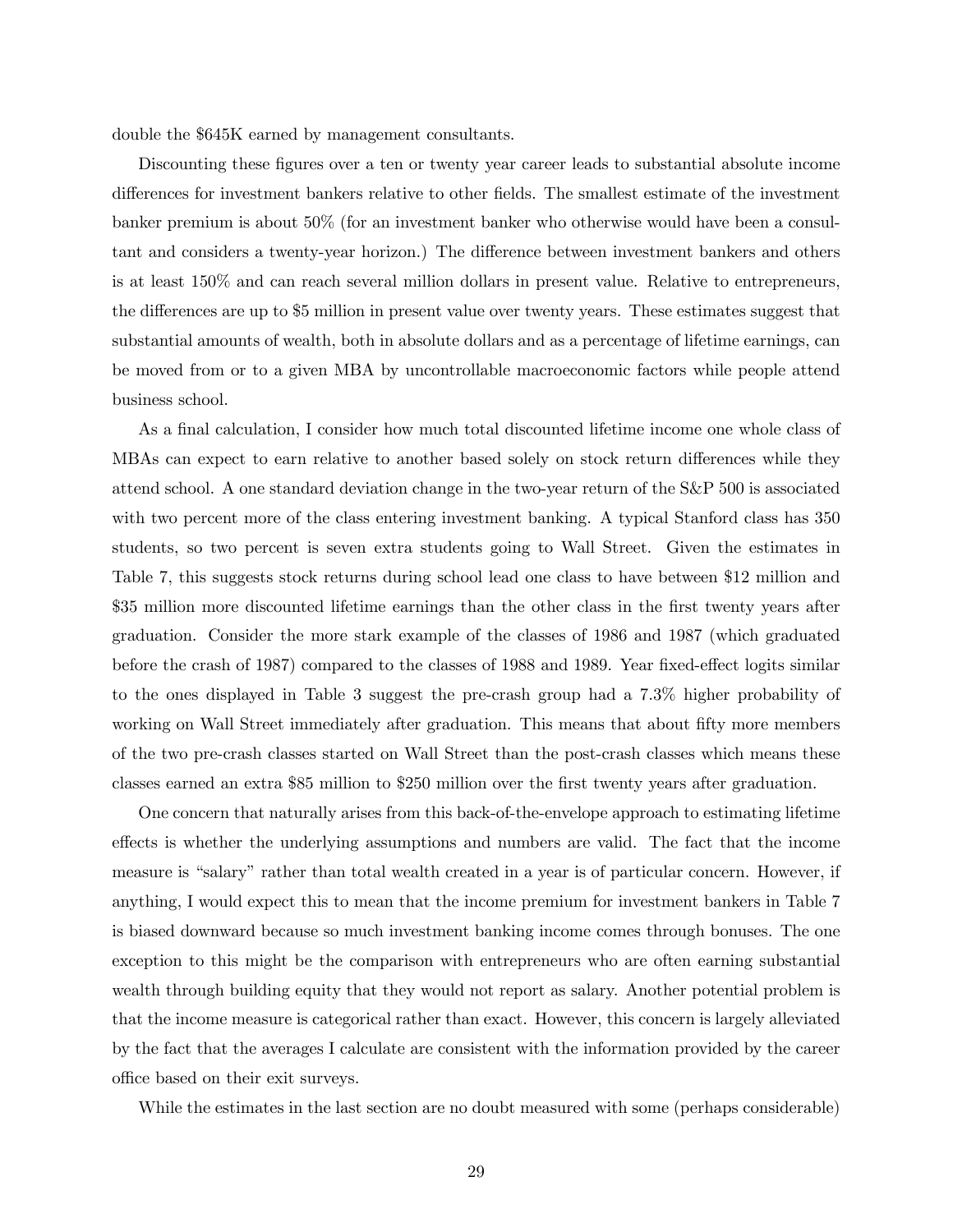error, they provide substantial evidence that Wall Street conditions at graduation affect many MBAs' jobs and income for a long time after graduation. In combination with the earlier results, they suggest that the compensating differential to induce an MBA to become an investment banker is quite large.

# 7 Conclusions

Stock price movements can create and destroy a lot of wealth among investors. In this paper, I have shown that they can also create or destroy a lot of future labor market income for people earning MBAs at Stanford. Bull markets encourage new graduates to start their career on Wall Street. Initially working on Wall Street has a strong causal effect on the likelihood of working there later in an MBA's career. Because investment bankers earn a substantial premium relative to other MBA jobs, any effect on initial job placement has a substantial and long-term effect on many MBAs' income. The results suggest that the large premium for working on Wall Street is a compensating differential that makes many new MBAs nearly indifferent between jobs on Wall Street and elsewhere and that bull markets lead MBA students and recent graduates to develop significant finance-specific human capital. Further research is required to be more precise about what causes this career stickiness and better data would help more accurately measure the effect on career labor income.

The results also suggest that risk averse MBA students, especially those interested in Wall Street careers, may want to take actions to insure themselves against the random wealth effects imposed by stock returns while they study. These students should short the stock market upon entering school so that their portfolios hedge their expected labor income.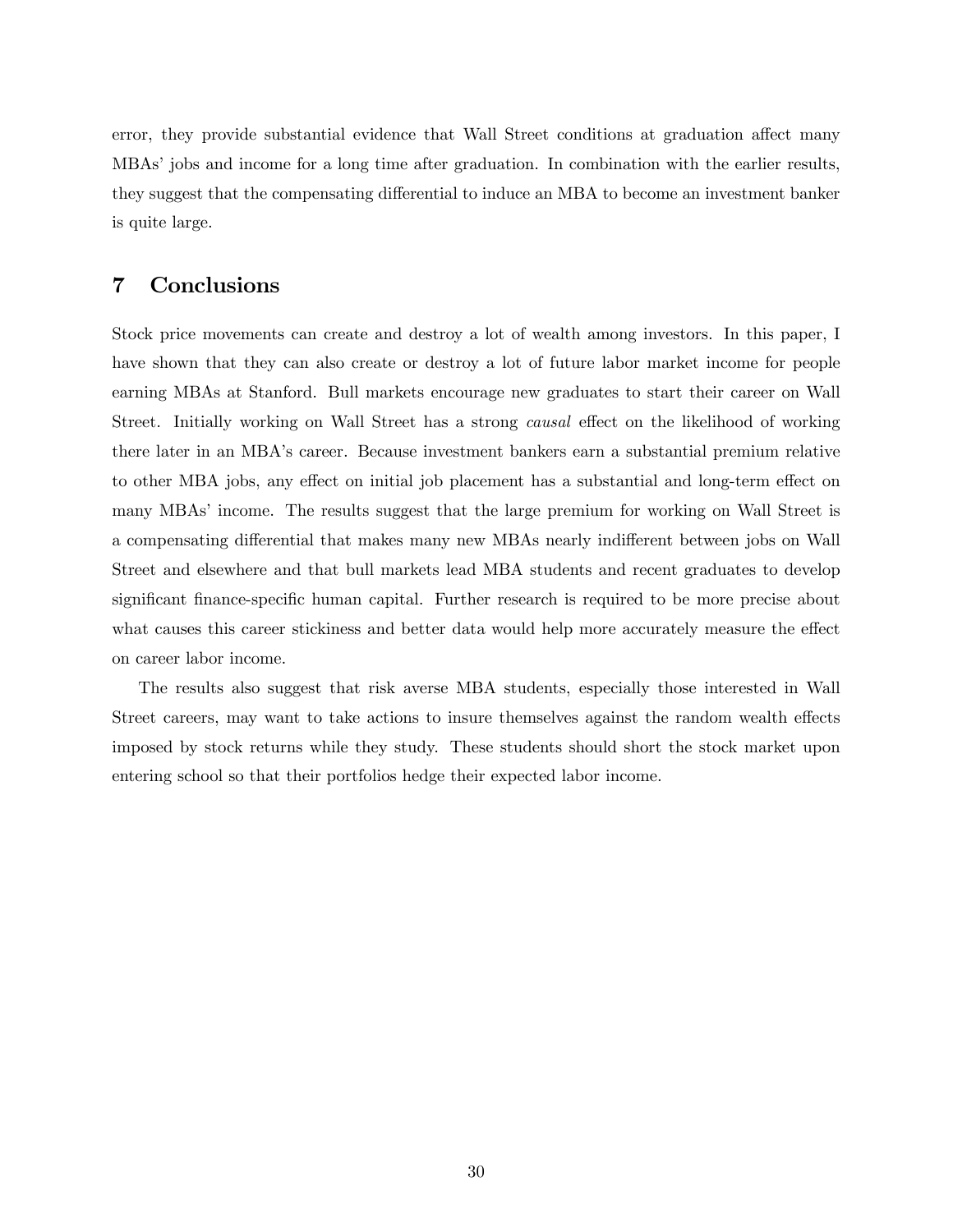# References

- Akerlof, George A., "The Market for Lemons: Quality Uncertainty and the Market Mechanism," Quarterly Journal of Economics, 1970, 109, 701—733.
- Angrist, Joshua D., "Estimation of Limited Dependent Variable Models With Dummy Endogenous Regressors: Simple Strategies for Empirical Practice," Journal of Business and Economics Statistics, 2001, 19, 2—28.
- Baker, George, Michael Gibbs, and Bengt Holmstrom, "The Internal Economics of the Firm: Evidence from Personnel Data," Quarterly Journal of Economics, 1994, 109, 881—919.
- Beaudry, Paul and John DiNardo, "The Effect of Implicit Contracts on the Movement of Wages Over the Business Cycle: Evidence from Micro Data," Journal of Political Economy, 1991, 99, 665–688.
- Benartzi, Shlomo, "Excessive Extrapolation and the Allocation of 401(K) Accounts to Company Stock," Journal of Finance, 2001, 56, 1747—1764.
- Brown, Keith C., W. V. Harlow, and Laura T. Starks, "Of Tournaments and Temptations: An Analysis of Managerial Incentives in the Mutual Fund Industry," Journal of Finance, 1996, 51, 85–110.
- Brown, Virginia P., "An M.B.A. Runs the Gauntlet," New York Times, 1988, p. BW22. June 12.
- Chen, Hsuan-Chi and Jay R. Ritter, "The Seven Percent Solution," Journal of Finance, 1995, 55, 1105—1131.
- Chevalier, Judith A. and Glenn Ellison, "Risk-Taking by Mutual Funds as a Response to Incentives," Journal of Political Economy, 1997, 110, 1167—1200.
- Chevalier, Judith and Glenn Ellison, "Career Concerns of Mutual Fund Managers," Quarterly Journal of Economics, 1999, 114, 389—432.
- Devereaux, Paul, "The Benefits of Obtaining a High-Paying Job," 2004. UCLA.
- Gibbons, Robert and Michael Waldman, "Enriching a Theory of Wage and Promotion Dynamics Inside Firms," Journal of Labor Economics, 2006, 24, 59—107.
- Gompers, Paul and Joshua Lerner, "An Analysis of Compensation in the U.S. Venture Capital Parternship," Journal of Financial Economics, 1999, 51, 3—44.
- Hvide, Hans K., "Firm Size and the Quality of Entrepreneurs," 2005. Norwegian School of Economics and Business.
- Jovanovic, Boyan, "Job Matching and the Theory of Turnover," Journal of Political Economy, 1979, 87, 972—990.
- Kahn, Lisa B., "The Long-Term Market Consequences of Graduation College in a Bad Economy," 2005. Harvard University.
- Lazear, Edward P., "Entrepreneurship," Journal of Labor Economics, 2005, 23, 649—680.